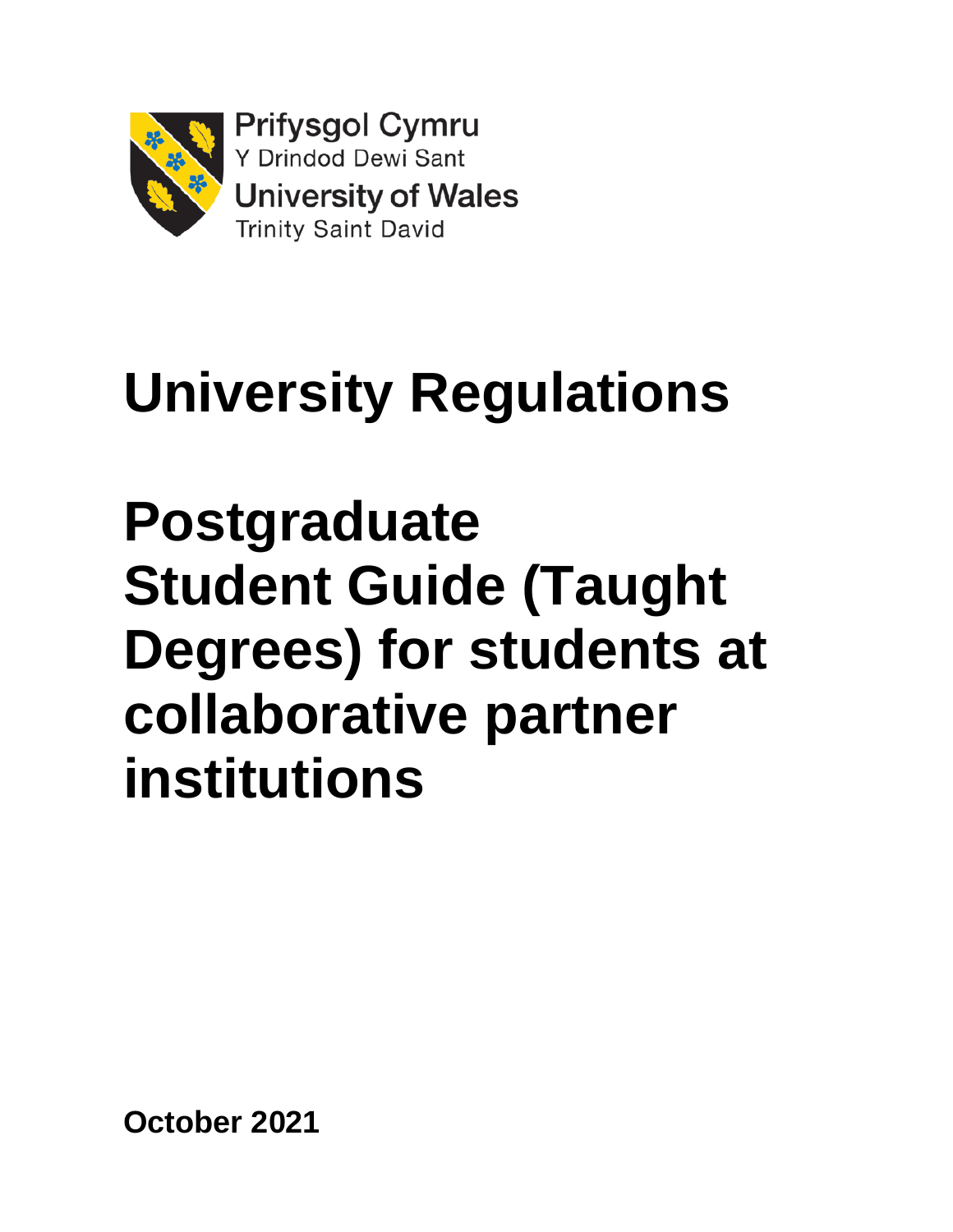#### **CONTENTS**

| $\mathbf{1}$                                         |  |
|------------------------------------------------------|--|
| 1.1                                                  |  |
| $\mathbf{2}$                                         |  |
| 2.1<br>2.2<br>2.3<br>2.4<br>2.5<br>2.6               |  |
| 3                                                    |  |
| 3.1<br>3.2<br>3.3<br>3.4                             |  |
| 4                                                    |  |
| 4.1<br>4.2<br>4.3<br>4.4<br>4.5<br>4.6<br>4.7        |  |
| 5                                                    |  |
| 5.1<br>5.2<br>5.3<br>5.4<br>5.5<br>5.6<br>5.7<br>5.8 |  |
| 6                                                    |  |
| 6.1<br>6.2<br>6.3<br>6.4<br>6.5                      |  |
| $\overline{7}$                                       |  |
| 7.1<br>7.2<br>7.3                                    |  |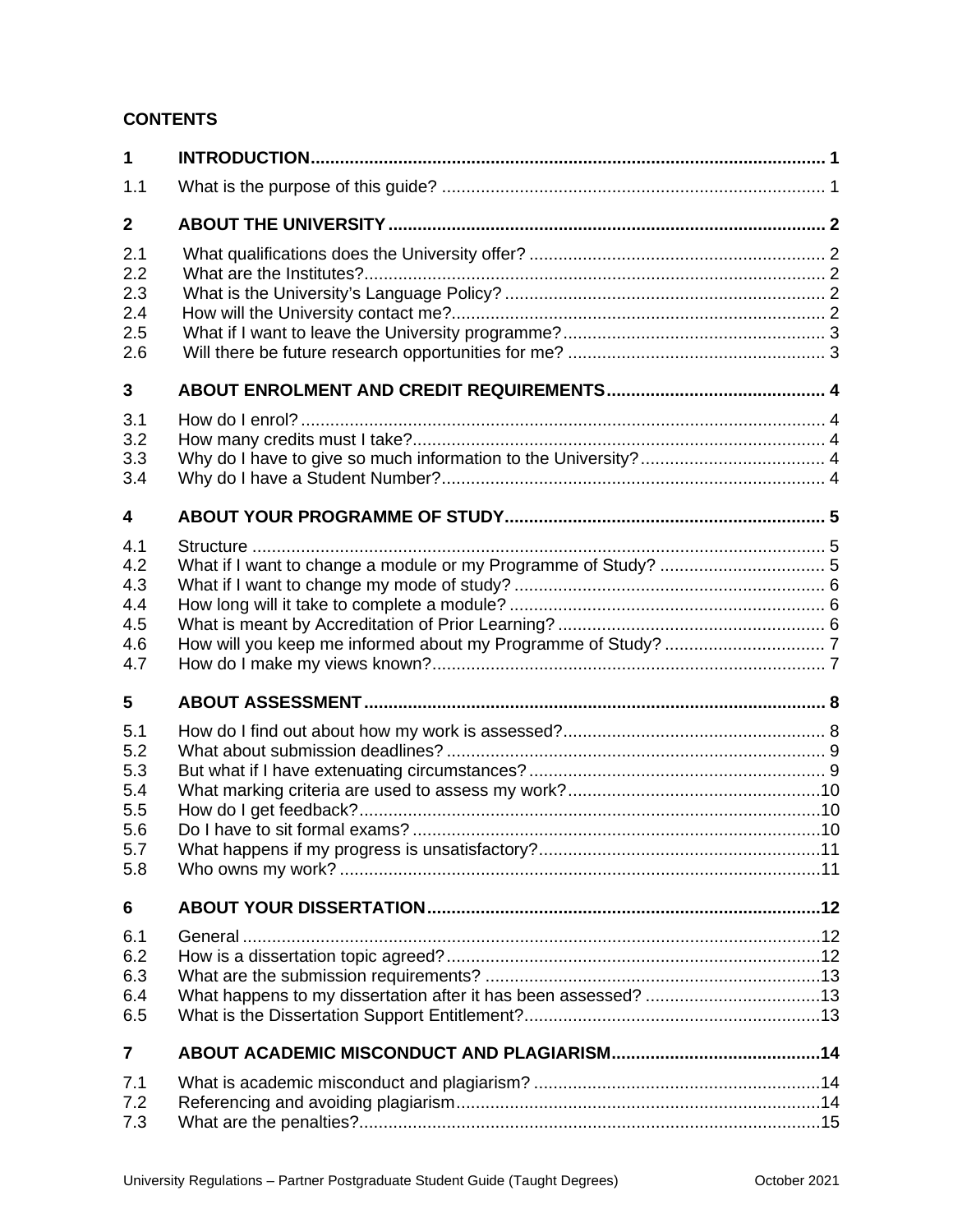| 7.4                                                                           | Other forms of academic misconduct including cheating in exams15          |  |
|-------------------------------------------------------------------------------|---------------------------------------------------------------------------|--|
| 8                                                                             |                                                                           |  |
| 8.1<br>8.2<br>8.3<br>8.4                                                      | What support is available if I am disabled or have additional needs? 16   |  |
| 9                                                                             |                                                                           |  |
| 9.1<br>9.2<br>9.3                                                             |                                                                           |  |
| 10                                                                            |                                                                           |  |
| 10.1<br>10.2<br>10.3<br>10.4<br>10.5<br>10.6<br>10.7<br>10.8<br>10.9<br>10.10 |                                                                           |  |
| 11                                                                            |                                                                           |  |
| 11.1<br>11.2                                                                  | Can I appeal against my marks or a decision about my academic progress?23 |  |
| 12                                                                            |                                                                           |  |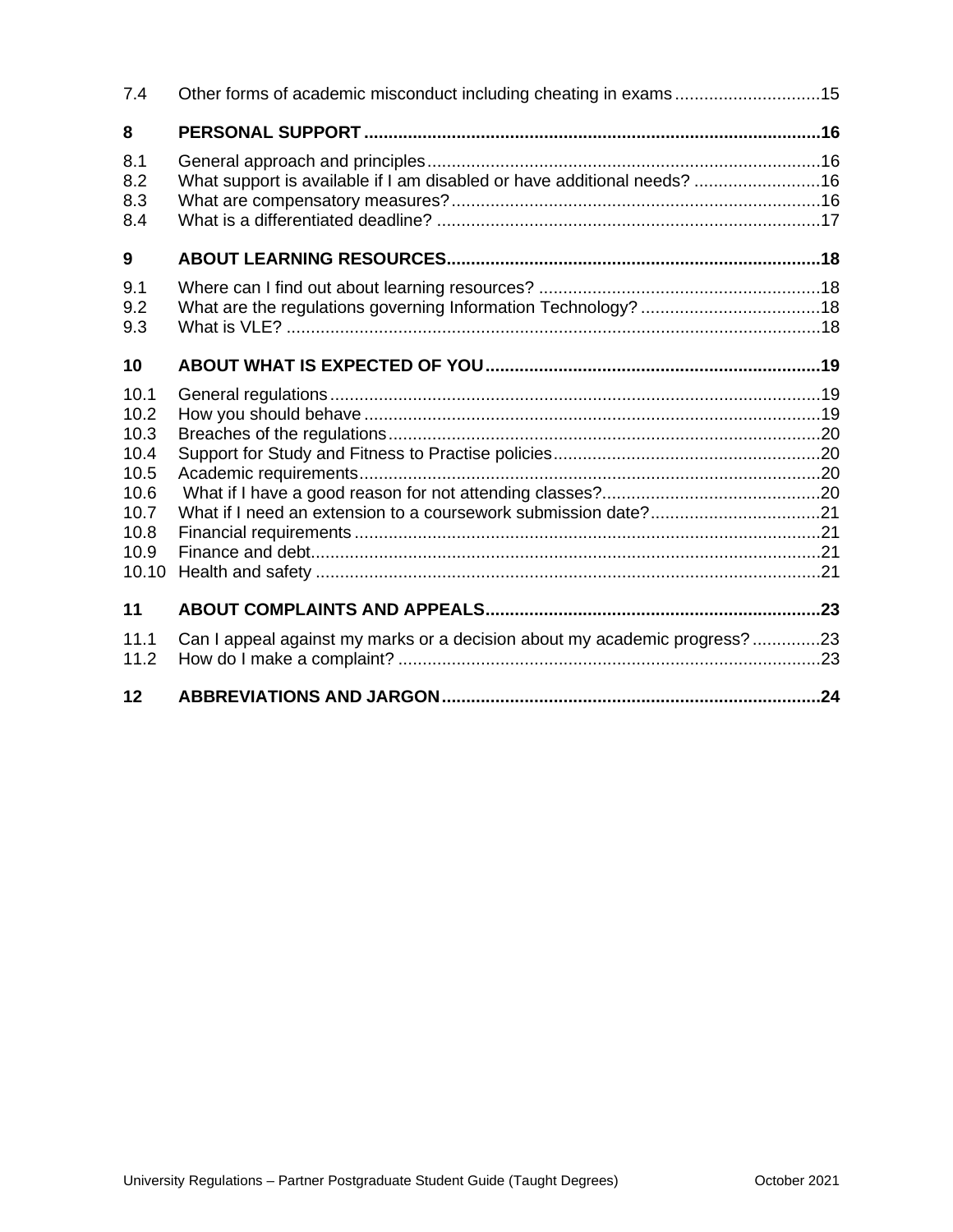## <span id="page-3-0"></span>**1 Introduction**

#### **1.1 What is the purpose of this guide?**

<span id="page-3-1"></span>This guide provides you with information about the various procedures and regulations related to your University of Wales Trinity Saint David programme. It is intended for students on postgraduate taught degree programmes and does not cover research degree students.

Within this guide the references to 'University' mean the University of Wales Trinity Saint David (UWTSD).

The University has made every effort to make the information as full and as accurate as possible, but you should note that minor changes are made from time to time. We shall try to keep any such changes to a minimum, and you will receive advance warning in the event of any alteration.

The guide makes frequent reference to a number of other important sources of information relating to the University and to the way in which Programmes of Study (that's the name we give to your degree course) operate. These include Programme of Study Handbooks and the University's *Academic Quality Handbook (AQH)*. The AQH contains a wide range of information about the way in which the University operates and you are advised to familiarise yourself in particular with the following chapters and their appendices:

- Chapter 5 'Student Representation, Engagement and Support' which describes how the University assures the quality of the student experience. Arrangements will differ depending on the institution at which you are studying, however, collaborative partner institutions are expected to have a comparable set of systems and procedures in place which reflect the requirements of the specific delivery location
- Chapter 6 'Taught Award Regulations' which explains how your Programme of Study is structured and how we make decisions about your final award
- Chapter 7 'Assessment: Taught Programmes' which contains information about the University's approach to assessment
- Chapter 12 'Student Policies which describes the overall framework in place for student policies, which include the Mitigating Circumstances Policy and Academic Appeal Policy.

The AQH is available in both Welsh and English on the University webpages: <http://www.uwtsd.ac.uk/academic-office/academic-quality-handbook/>

Please bear in mind that, occasionally, information contained in this guide might not apply to *certain* aspects of your particular Programme of Study. For example, information about formal examinations does not apply to Programmes of Study that do not assess your work through a formal examination.

**This guide is intended to be helpful to you and we would welcome your feedback on how it might be improved. Please send any comments to the Collaborative Partnerships Office via [CollaborativeParternships@uwtsd.ac.uk.](mailto:CollaborativeParternships@uwtsd.ac.uk)**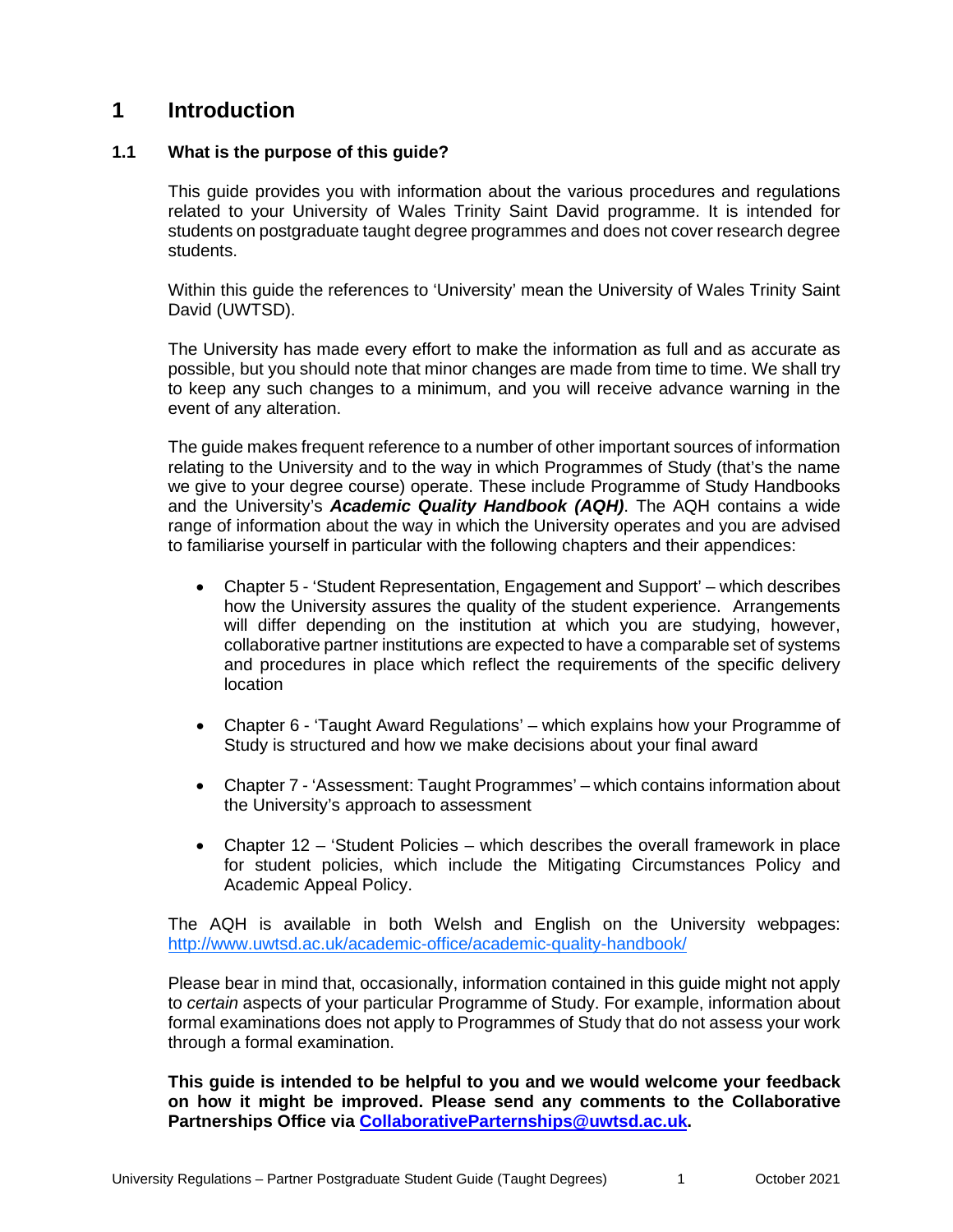## <span id="page-4-0"></span>**2 About the University**

#### <span id="page-4-1"></span>**2.1 What qualifications does the University offer?**

The University's Programmes of Study lead to a wide variety of qualifications. Full details of the requirements for each qualification in terms of the number of credits required at each level are provided in Chapter 6 'Taught Award Regulations' and Chapter 8 'Research Degree Regulations' of the AQH.

#### <span id="page-4-2"></span>**2.2 What are the Institutes?**

The University is composed of Faculties with responsibility for the academic work of the institution. Every Institute consists of a number of academic disciplines. Every Programme of Study delivered via one of the University's collaborative partner institutions is linked to an Institute. Some Institutes have Academic Disciplines on more than one campus. Details of the Institutes can be obtained from the website.

The Institutes that have links to collaborative partner institutions are as follows:

Institute of Education and Humanities Institute of Management and Health Wales Institute for Science and Art

#### <span id="page-4-3"></span>**2.3 What is the University's Language Policy?**

#### *Welsh Language*

The University gives equal status to both the Welsh and English languages throughout its activities.

. The Welsh Language (Wales) Measure 2011 affords the Welsh language official status in Wales, which means it must be treated no less favourably than the English language. It also establishes a legal framework with standards of conduct on the Welsh Language. The standards explain how organisations are expected to use the Welsh language in different situations and the University intends to comply with the Standards across all its campuses in Wales. The University sees its natural bilingual context as strength and will develop and extend its provision of bilingual opportunities for the community it serves.

For assessment through the medium of Welsh, see Chapter 7 'Assessment: Taught Programmes' of the AQH.

#### *Other Languages*

The University has a Policy for delivery and assessment in languages other than English or Welsh, which is published at<https://www.uwtsd.ac.uk/collaborative-partnerships/>

#### <span id="page-4-4"></span>**2.4 How will the University contact me?**

Although your primary contact will be at the institution at which you are studying, staff from different parts of the University may need to contact you for a variety of reasons.

Email is the main method the University will use to contact you. Your contact email address forms part of the information registered on the University's student record system.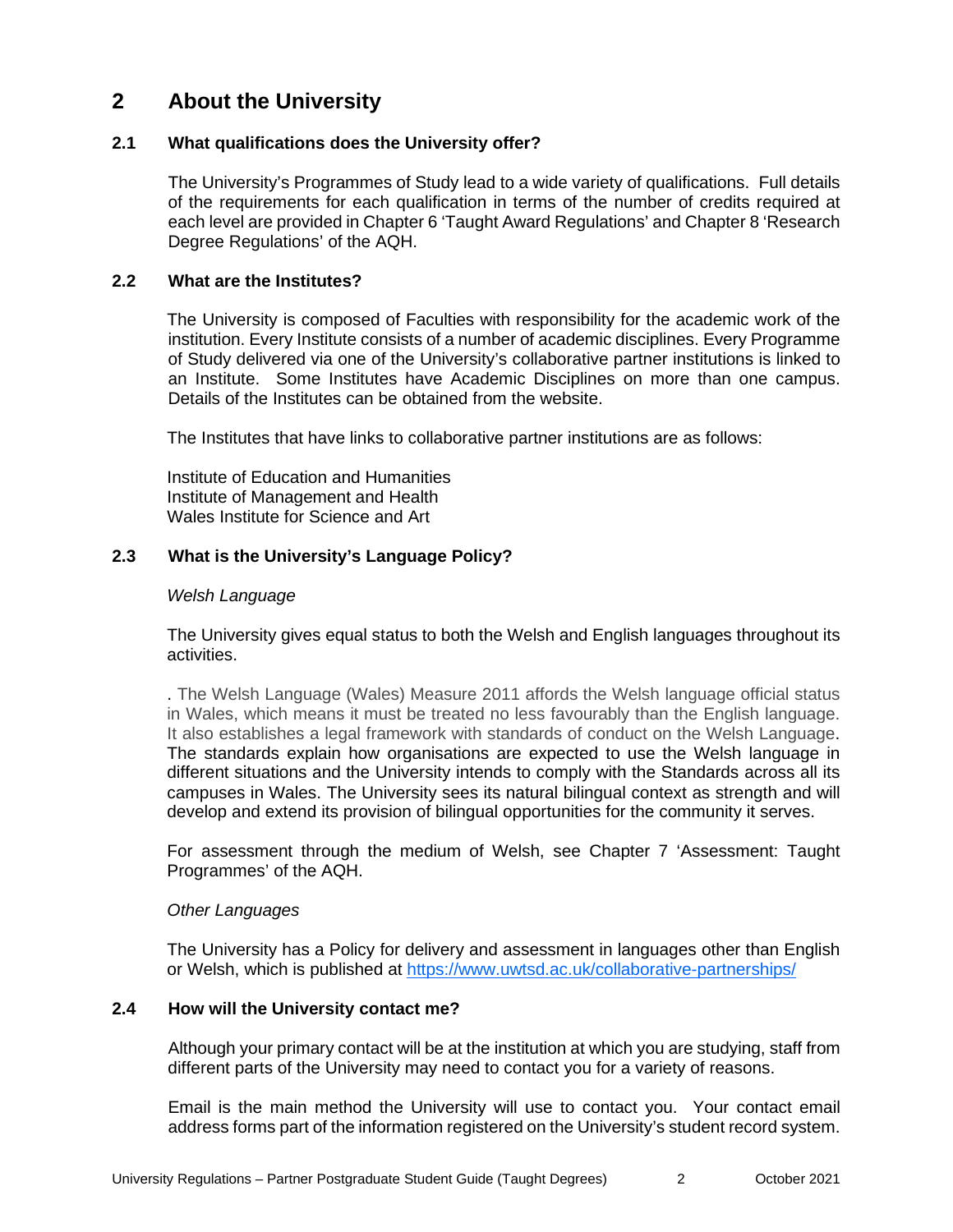The University will receive your registration information via the institution at which you are studying. It is important that you read any emails from the University. **Failure to read electronic mail sent to you, and/or failure to manage your mailbox properly, will be regarded as your responsibility.**

In addition to your email address, the University will use the address and telephone number that you provided to the institution at which you are studying during enrolment. **You must therefore ensure that your institution is informed of any changes to your contact details, so that the University Registry can be informed**. The responsibility for informing your institution of any change of address rests with you. If we fail to contact you because you have not kept your institution (and therefore the University) properly informed, any consequences will be your responsibility.

You will also be sent log-in details to the MyTSD student portal, where you will be able to see the modules on which you are enrolled and provisional and final assessment marks.

#### <span id="page-5-0"></span>**2.5 What if I want to leave the University programme?**

If you are considering withdrawing from your studies, it is extremely important that you discuss the matter with your Programme Director and other relevant staff at your institution, such as those in Student Services. If you decide that you definitely want to leave, then you must complete the appropriate withdrawal form, which is available from the institution at which you are studying. Failure to fully complete all the details on this form may have financial implications for you in relation to tuition fees and, where applicable, student loan. Your institution will then inform the University.

#### <span id="page-5-1"></span>**2.6 Will there be future research opportunities for me?**

Your taught postgraduate degree will provide you with a solid grounding for further academic study and research. The University has an excellent research tradition and caters for students from a wide variety of backgrounds. The University currently offers a variety of postgraduate qualifications, including the MPhil and PhD research degrees and a number of professional doctorates, some of which are delivered at our partner institutions. Further details can be accessed on the University's website or via the institution at which you are studying.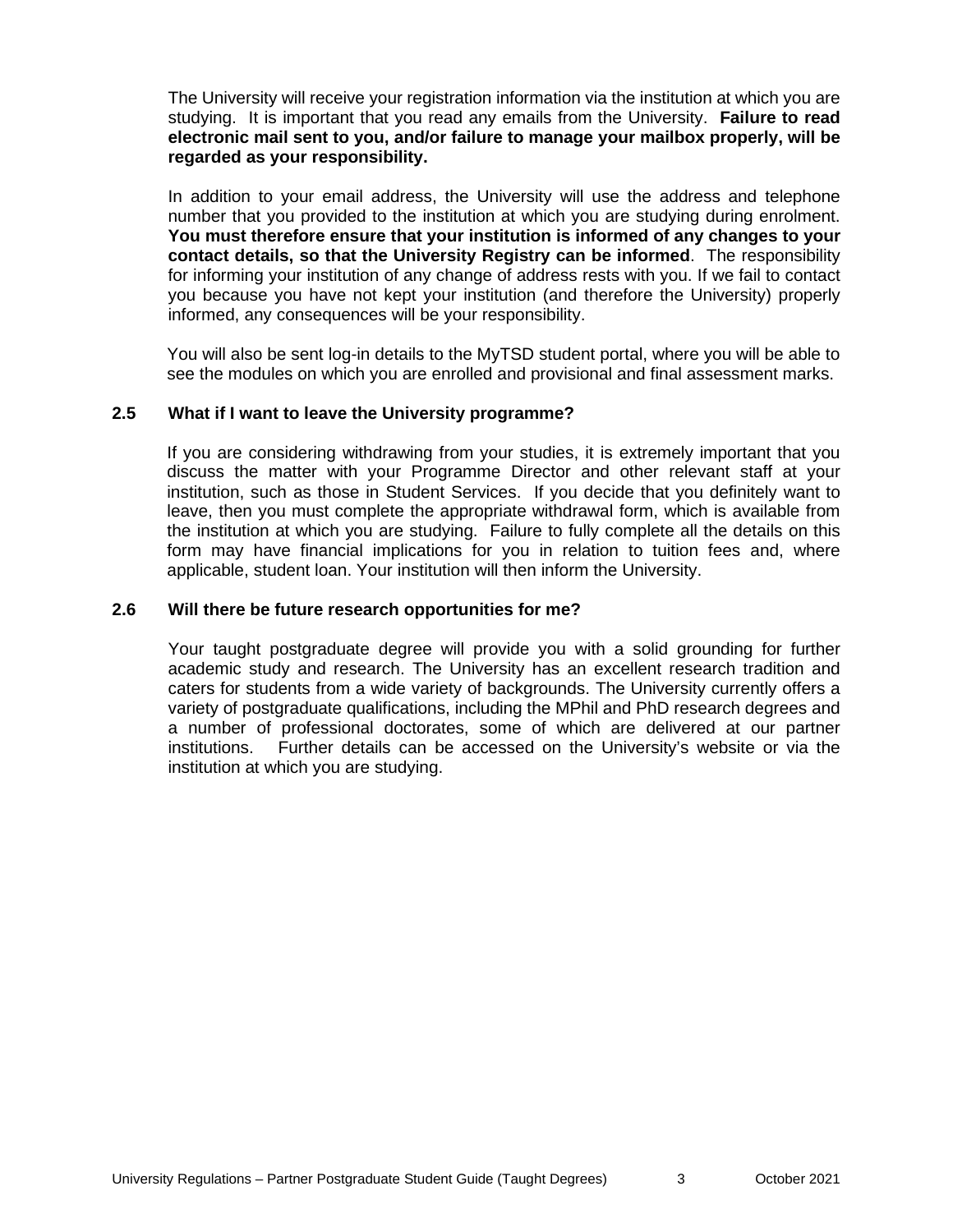## <span id="page-6-0"></span>**3 About enrolment and credit requirements**

#### <span id="page-6-1"></span>**3.1 How do I enrol?**

Information about enrolment will have been sent to you by the institution at which you are studying in advance of your commencing your studies there.

#### <span id="page-6-2"></span>**3.2 How many credits must I take?**

For Master's degrees full-time students are normally required to complete Part I (120 taught credits) in one academic year. Part-time students will normally be expected to complete 60 credits per year and so complete Part I (120 taught credits) over a period of two years.

The maximum permitted period of study for completion of a Master's degree is three years for full-time students and six years for part-time students.

The maximum number of credits which may be accredited via the Recognition of Prior and Experiential Learning (RPEL) process towards a Master's degree is 120.

Details of the credits required, and the time limits, for the completion of other postgraduate qualifications are detailed in Chapter 6 (6.3.2; 13) published on the University website, [https://www.uwtsd.ac.uk/academic-office/academic-quality-handbook/.](https://www.uwtsd.ac.uk/academic-office/academic-quality-handbook/)

The expectation is that students complete their programme within the usual time limit.

#### <span id="page-6-3"></span>**3.3 Why do I have to give so much information to the University?**

It is vitally important that the institution as which you are studying and the University have an accurate record of your personal details. It is equally important to ensure that you are enrolled on the correct Programme of Study and on the correct modules. It also ensures your assessment details are kept up-to-date.

Failure to inform the institution at which you are studying/the University of any changes in your personal details or enrolment details is likely to cause the following problems:

- Failure to keep you generally informed
- Failure to contact you in an emergency
- For Master's degree, failure to progress to the dissertation stage as a result of not completing sufficient credits at Part I
- Delay in graduation as a result of not completing sufficient credits.

#### <span id="page-6-4"></span>**3.4 Why do I have a Student Number?**

When you first enrol as a student, you will be allocated a student number. It is not unusual for two students to have the same name, but no other student will share your student number, now or in the future. It is important that you use your student number as well as your name in your dealings with staff in different parts of the University. This will not only improve the efficiency of many administrative processes, it will also reduce the possibility of error. Your student number will be sent to you by email.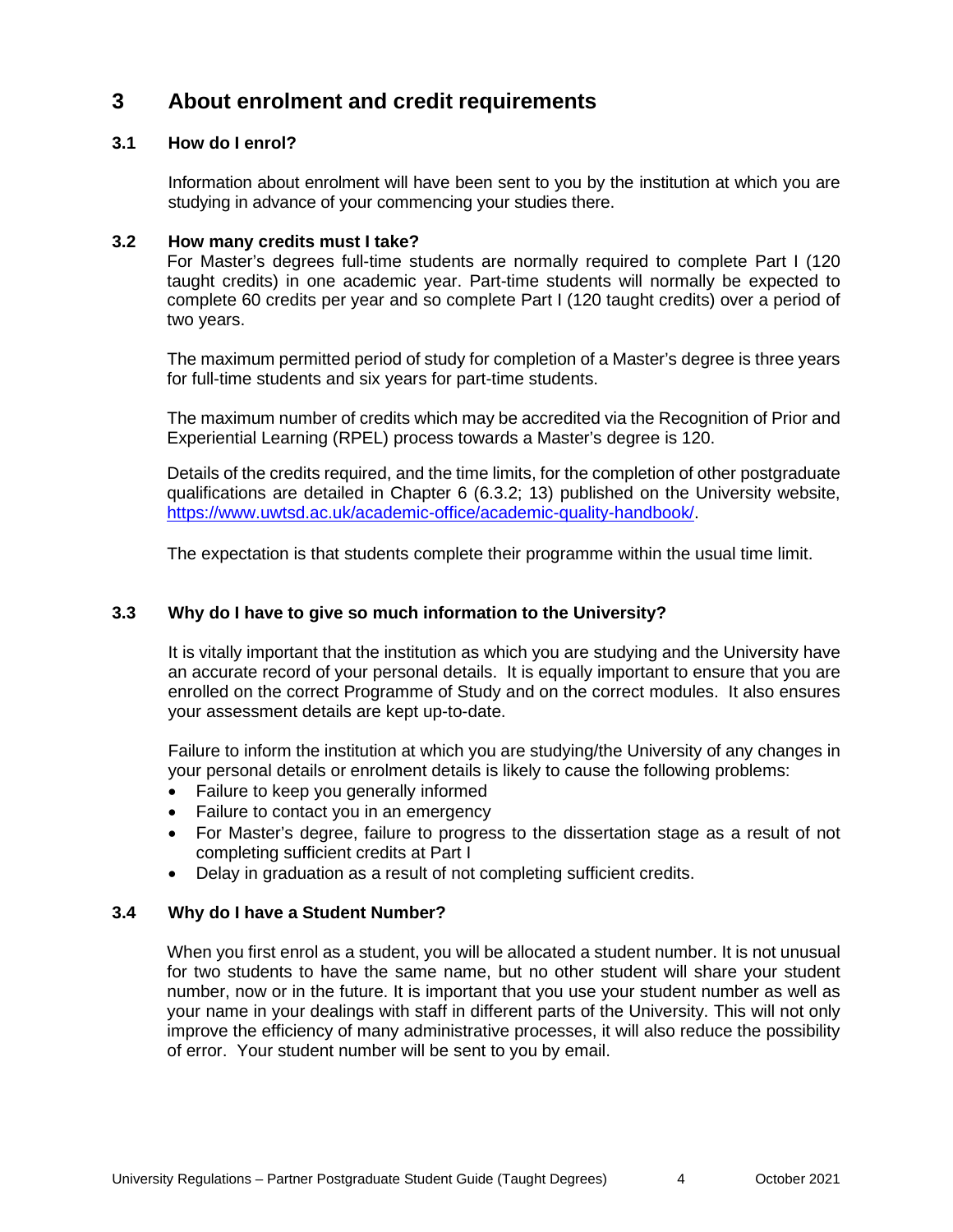## <span id="page-7-0"></span>**4 About your Programme of Study**

#### <span id="page-7-1"></span>**4.1 Structure**

The University year is divided into three terms or two semesters depending on your Programme of Study.

All the University's degree programmes of study are modular. They consist of modules, which are units of study, each with its own level, credit rating and assessment requirements. All modules have a unique code. Programme of Study handbooks explain the valid combinations of core, compulsory and optional modules for a particular Programme of Study. It is very important that you consult with your Programme Director and read the relevant Programme of Study handbook to ensure that you are following an acceptable combination of modules. These handbooks also include any programme specific requirements that are not addressed elsewhere in this or in other general University documents.

The University uses the level descriptors defined in the *Credit and Qualifications Framework for Wales*. According to this framework, Level 7 is used for work at Master's level.

You will need to gain 180 credits at Level 7 to qualify for a Taught Master's degree normally as follows:

| $\bullet$ Part I:  | <b>Taught Modules</b>      | 120 credits |
|--------------------|----------------------------|-------------|
| $\bullet$ Part II: | <b>Dissertation Module</b> | 60 credits  |

You may provisionally start working on Part II (the dissertation or project) before the assessment of Part I has been completed. However, the Part II dissertation or project **cannot** be assessed until Part I has been successfully completed. There are two exit points in Part I if you decide not to complete Part II, or if the Examining Board decides to terminate study (see AQH Chapter 6):

- On the successful completion of 60 credits at Part I you may be awarded a Postgraduate Certificate.
- On the successful completion of 120 credits at Part I you may be awarded a Postgraduate Diploma.

#### <span id="page-7-2"></span>**4.2 What if I want to change a module or my Programme of Study?**

You can only change a module or a programme following a discussion with your Programme Director and by completing the appropriate form, available from the institution at which you are studying. These forms require the signed approval of the appropriate staff. Your institution will then inform the University so that your academic details can be amended. Do not simply turn up to a different module or programme believing attendance alone will change your Programme of Study status. Changes will not be permitted after more than one quarter of the relevant teaching period (semester, term or block).

For a change of programme, the above only refers to a change to another of the University's programmes at the same institution at which you are studying. If you wish to change to a programme at the University itself, or at one of its other collaborative partners, you will need to withdraw from your programme of study and apply to join the other programme.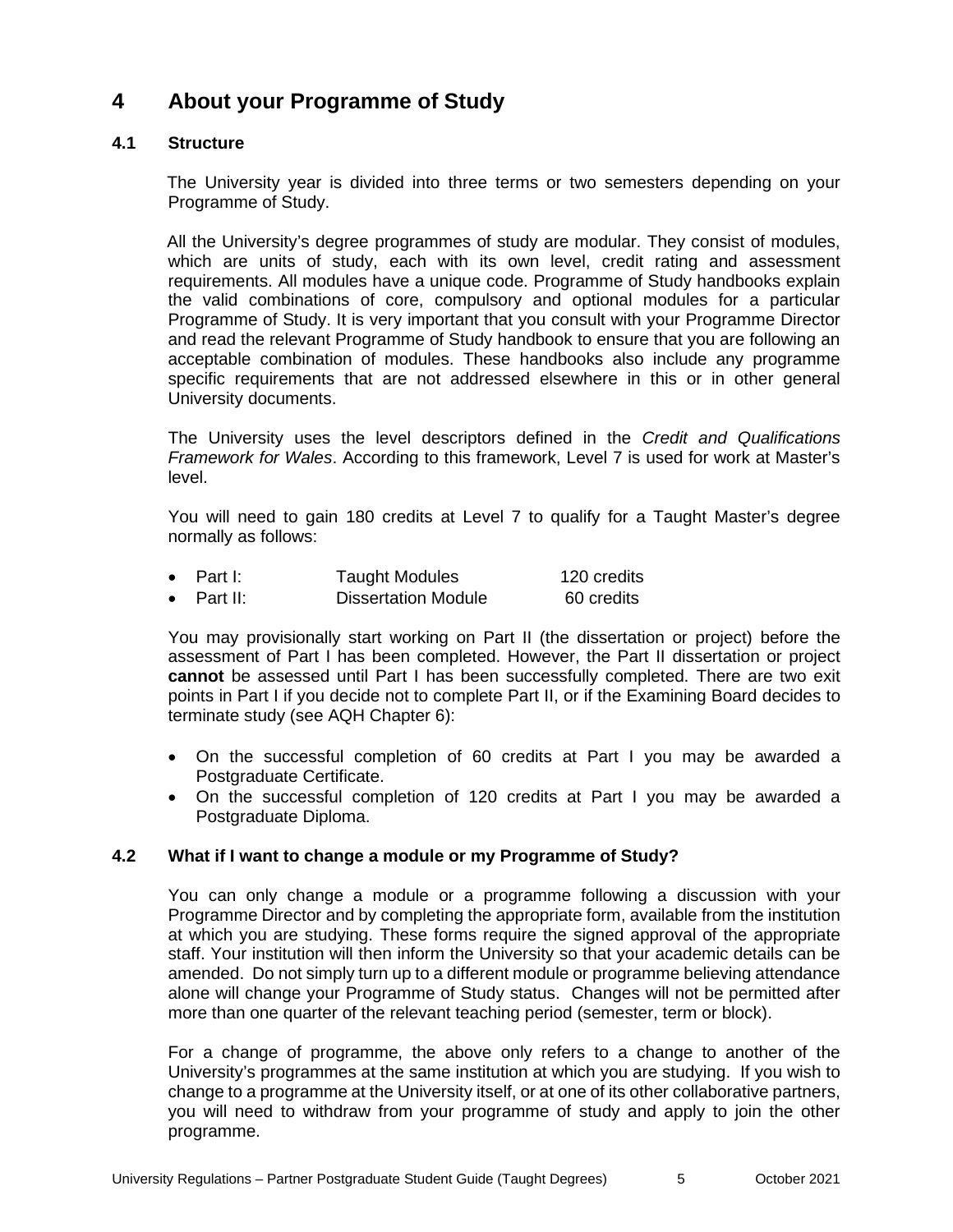#### <span id="page-8-0"></span>**4.3 What if I want to change my mode of study?**

Normally, you may only change mode of study before no more than one quarter of the first relevant period of study (semester, term or block). Requests for changing the mode of study from full-time to part-time, or vice versa, within the normal timeframes, should be made on the appropriate form, available from the institution at which you are studying. Any resulting changes to module selections should also be detailed on this form and approved by the appropriate staff. Your institution will then inform the University. Students who have completed Part I of a Taught Master's Degree will not be permitted to change mode of study during Part II unless there are extremely compelling reasons to do so.

In exceptional cases, you may be able to request to change mode of study outside of the normal timeframe. You will need to check any funding implications of such a change and complete the appropriate form which is available from the institution at which you are studying. A decision on your request will be taken by the University. Full details of this process can be found in the Mitigating Circumstances Policy published on the University website, [https://www.uwtsd.ac.uk/academic-office/academic-quality-handbook/.](https://www.uwtsd.ac.uk/academic-office/academic-quality-handbook/)

In the event that the request is approved, the Registry will update the time-limit for completion, and inform you of the decision in writing.

#### <span id="page-8-1"></span>**4.4 How long will it take to complete a module?**

The length of time required to complete a module will be a function of your ability and your familiarity with the subject. It is not, therefore, possible to specify how much time and effort will be required in individual cases. However, programme documents will incorporate notional hours of 100 hours for a 10 credit module, 200 hours for a 20 credit module, etc.; the 'currency' being 1 credit per 10 hours of notional study. This represents the total study effort for a typical student to complete the module successfully. It includes all timetabled and non-timetabled learning activities, and contact time with tutors and lecturers, both in and away from the formal learning environment.

#### <span id="page-8-2"></span>**4.5 What is meant by Accreditation of Prior Learning?**

New students can sometimes claim credit from courses that they have previously studied at higher education level; in this case they may make a claim for the Accreditation (or Recognition) of Prior Certificated Learning. The amount of credit awarded will depend upon the value of the credit already acquired relative to the programme on which the student is currently enrolling. While there is no standard expiry date after which certificated learning cannot be recognised, a judgement will be made as to how appropriate it would be to recognise credit within the context of the particular subject area and it may be deemed that the certificated learning is out of date.

Other students may have acquired similar knowledge and skills during the course of their working life, or in pursuit of private interests, and in these cases they may be able to make a claim for the Recognition of Prior Experiential Learning

Full details of the process can be found in the Recognition of Prior Learning Policy. The maximum transfer credits per programme type are detailed in Chapter 6 (6.3.2; 11-13) published on the University website, [https://www.uwtsd.ac.uk/academic-office/academic](https://www.uwtsd.ac.uk/academic-office/academic-quality-handbook/)[quality-handbook/.](https://www.uwtsd.ac.uk/academic-office/academic-quality-handbook/)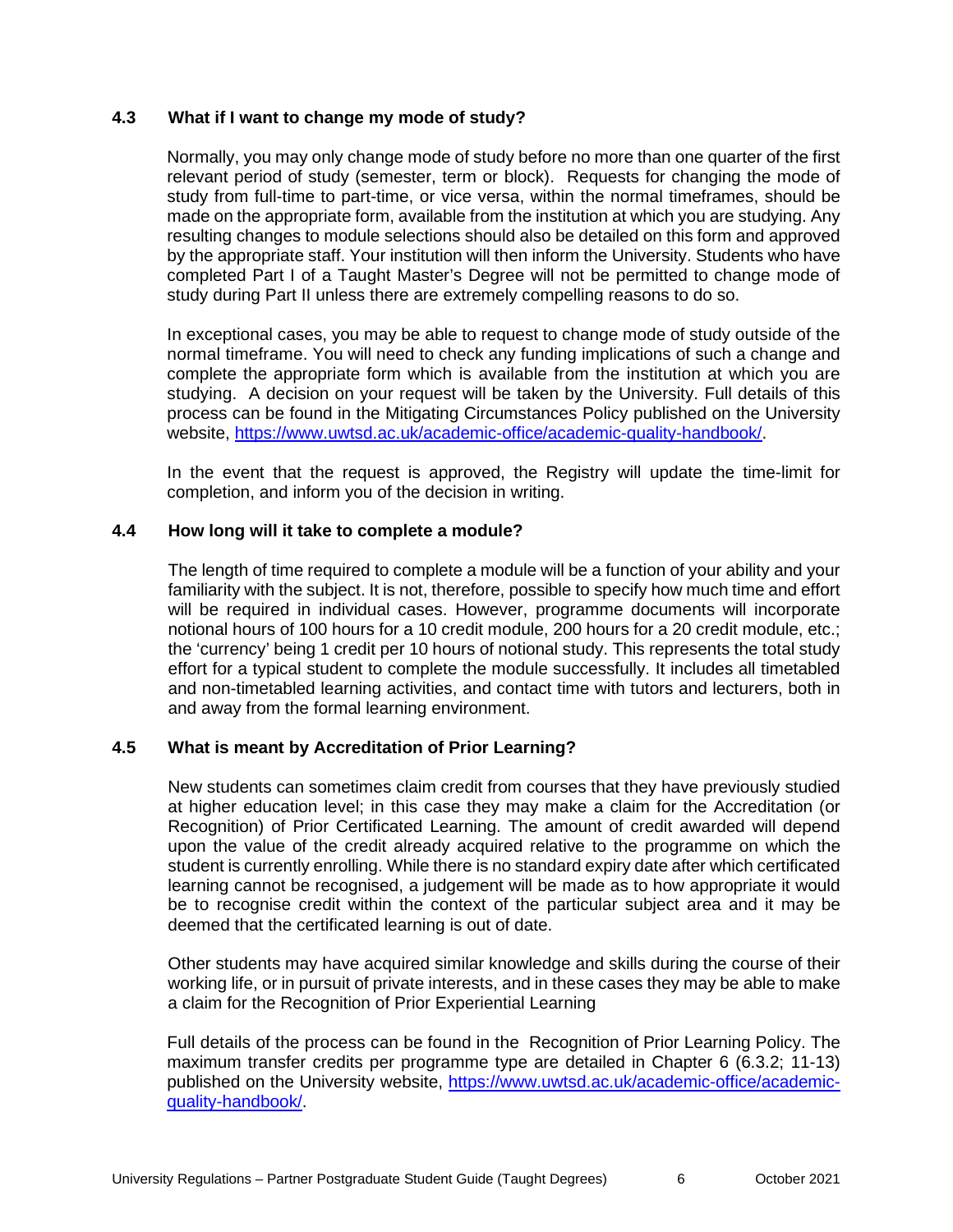#### <span id="page-9-0"></span>**4.6 How will you keep me informed about my Programme of Study?**

A specific member of staff is identified to take responsibility for the management of each Programme of Study. Their duties include responsibility for ensuring that you are enrolled for the correct Programme of Study and for keeping you informed of all Programme of Study details during your time on the University's Programme of Study. Throughout this document, this member of staff is referred to as the Programme Director. Your Programme Director may contact you in a variety of ways. These may include via your email account, at lectures or seminars or via a Virtual Learning Environment (VLE) system.

Details of the Programme Director for each Programme of Study can be obtained from your Programme of Study Handbook.

#### <span id="page-9-1"></span>**4.7 How do I make my views known?**

At a course level you will have an opportunity to elect a course representative who represents you in Staff Student Committees, which discuss issues including learning resources and curriculum. These representatives may also take part in other formal meetings, such as reviews of courses and in informal meetings with staff to ensure student issues are solved effectively. Course representatives are expected to regularly gather feedback from fellow students to inform their contribution.

At the end of each taught module, you will be asked to complete a module questionnaire outlining your experience of the module.

You will be told by staff at the institution at which you are studying what has been done as a result of your feedback.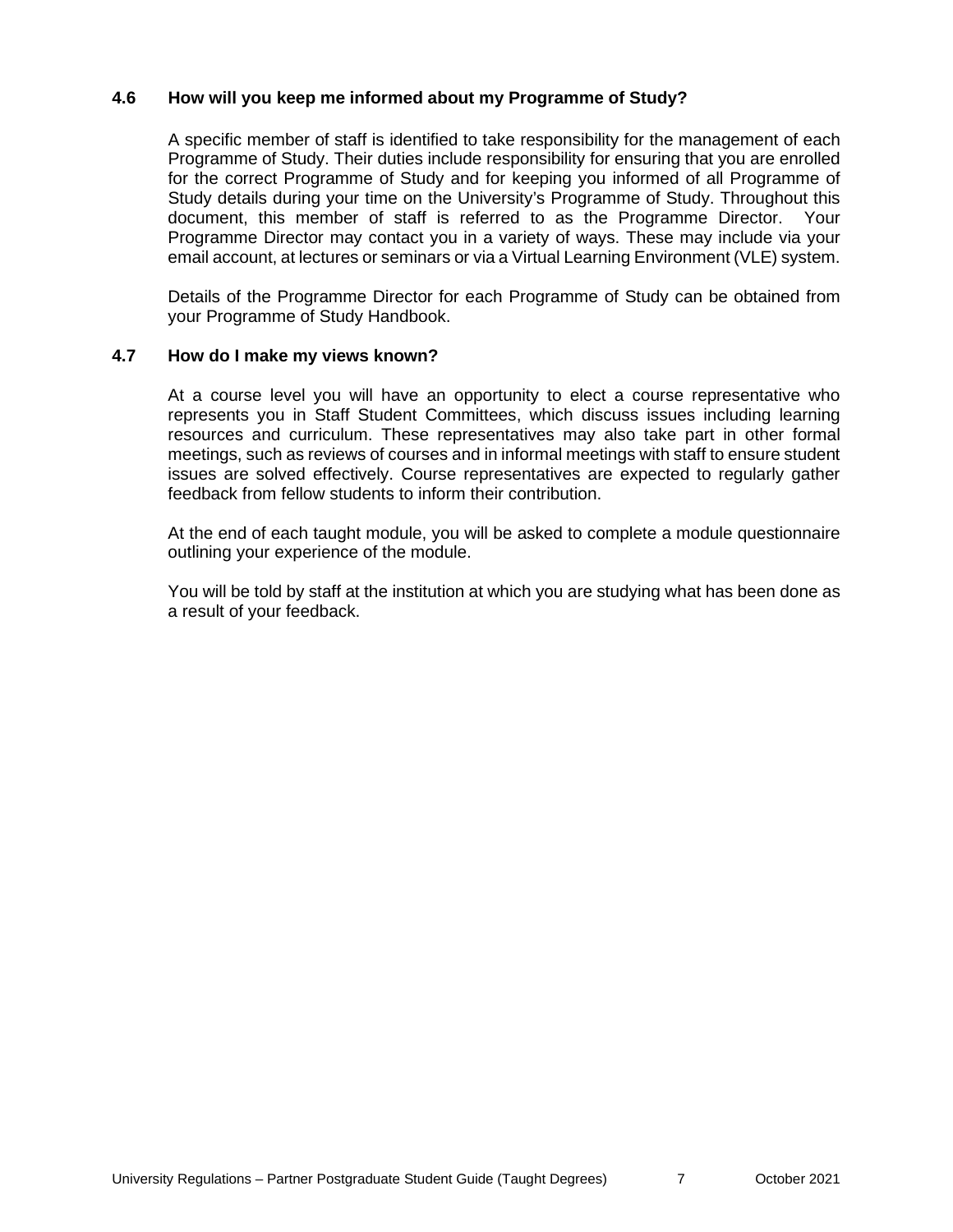## <span id="page-10-0"></span>**5 About assessment**

#### <span id="page-10-1"></span>**5.1 How do I find out about how my work is assessed?**

The rules and regulations that govern the assessment of your Programme of Study are available in Chapter 6 and Chapter 7 of the AQH. **You are strongly advised to read these chapters** which provide a detailed explanation of the awarding of credit, progression for Master's programmes from Part I to Part II and, ultimately, the awarding of your degree. You should also pay careful attention to the assessment details for individual modules in your Programme of Study handbook(s), or in the module booklet that sometimes accompanies a module. Here, however, are some basic facts:

- You will be awarded credit for the modules that you complete.
- The pass mark for a module at Level 7 is 50%.
- The marks are the result of assessment carried out during and/or at the end of the module and form the numerical basis for the calculation of the degree award. For the calculation formulae that are used for Master's Degrees, please refer to Chapter 6 of the AQH.
- Assessment is designed to:
	- (1) Establish whether the knowledge, understanding, skills and techniques that are the designated learning outcomes of the module have been acquired.
	- (2) Measure your success in mastering the content of the module and achieving those learning outcomes.
- Assessment may take several forms, including coursework (e.g. an essay, book review, oral presentation) and / or examinations.
- Tutors deliberately adopt a wide range of methods of assessment. These vary according to the learning and teaching techniques appropriate for each module.
- Modules that combine assessment by coursework with assessment by examination do not necessarily have the same proportion of marks allocated to the two elements.
- Normally, your coursework is assessed by your module tutor and they will be available to discuss the result if you so wish.
- In certain circumstances your work will also be assessed by a second tutor. Work is also moderated by External Examiners (these are usually academics from other universities) to ensure consistency and fairness.
- If you fail a module or assessment component, the Examining Board may permit you to be re-assessed. The maximum number of re-assessment attempts that can be allowed for a particular module will be one.
- In the event that you are re-assessed in a timed examination or any assessment where the original attempt gained a mark of 0%, you will sit a new examination or be set a new topic. In all other cases you will normally be given the opportunity to re-work and re-present the original assignment.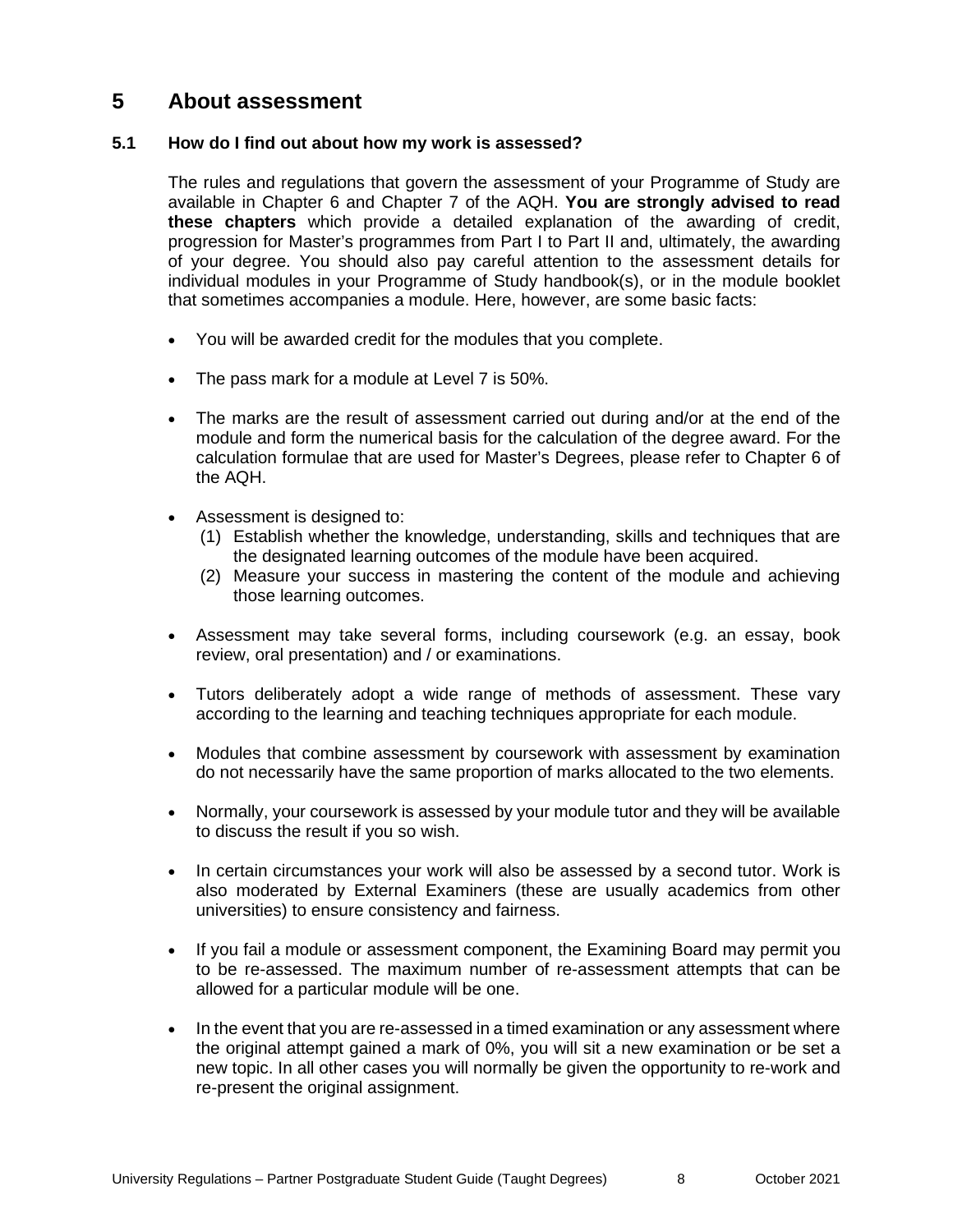- In the event that you are re-assessed in a failed module in which there is only one assessment component, the maximum mark that you can be awarded for that module is 50%.
- In the event that you are re-assessed in a failed module in which there is more than one assessment component, the maximum mark that you can be awarded for the component(s) in which you are re-assessed is 50%.
- For Master's programmes, failed modules with a maximum total credit value of 20 at Part I may be condoned by the Examining Board, subject to certain conditions, details of which can be found in Chapter 6 of the AQH.
- For Master's programmes, you **must** complete Part I of the Programme of Study successfully before Part II can be assessed.

If you fail to progress, or fail to obtain your degree, you have the opportunity to appeal. Full details of the procedure can be found in the Academic Appeal Policy published on the University website, [https://www.uwtsd.ac.uk/academic-office/academic-quality](https://www.uwtsd.ac.uk/academic-office/academic-quality-handbook/)[handbook/.](https://www.uwtsd.ac.uk/academic-office/academic-quality-handbook/)

#### <span id="page-11-0"></span>**5.2 What about submission deadlines?**

All essays and other written work for assessment purposes must be submitted according to deadlines. You will be informed of these deadlines by your module tutor. Differentiated deadlines may be set for students with long-term impairments, where this is specified in the relevant Statement of Compensatory Measures (see section 8.3).

If you do not hand in your work within the stipulated deadline, you will be penalised. The maximum mark that can be awarded for work that is submitted up to 1 week late is 50% for first attempts. A mark of 0% will be awarded for reassessment work. Work cannot be accepted more than 1 week after the submission deadline and will be recorded as a nonsubmission.

#### <span id="page-11-1"></span>**5.3 But what if I have extenuating circumstances?**

The University recognises that, on occasion, exceptional or 'extenuating' circumstances such as illness or bereavement may affect a student's ability to meet deadlines. Arrangements are in place to ensure that, where such circumstances exist, the student is not unfairly penalised. The arrangements are designed to ensure that students across the University and its partner institutions are treated equally, regardless of their Programme of Study or institution at which they are studying.

It is essential that you familiarise yourself with the University's regulations relating to extenuating circumstances and the accompanying guidance, which are set out in which are set out in the Mitigating Circumstances Policy published on the University website [https://www.uwtsd.ac.uk/academic-office/academic-quality-handbook/.](https://www.uwtsd.ac.uk/academic-office/academic-quality-handbook/) You should note in particular the sorts of events that are **not** normally accepted as being extenuating circumstances, such as minor, non-immobilising health problems with a duration of less than one week, loss of work as a result of mislaying the work, theft or computer breakdown, difficulty in gaining access to available materials, non-serious domestic or personal disruptions, and normal financial difficulties which may be experienced by students. You should take the necessary steps to protect against such circumstances affecting your assessments.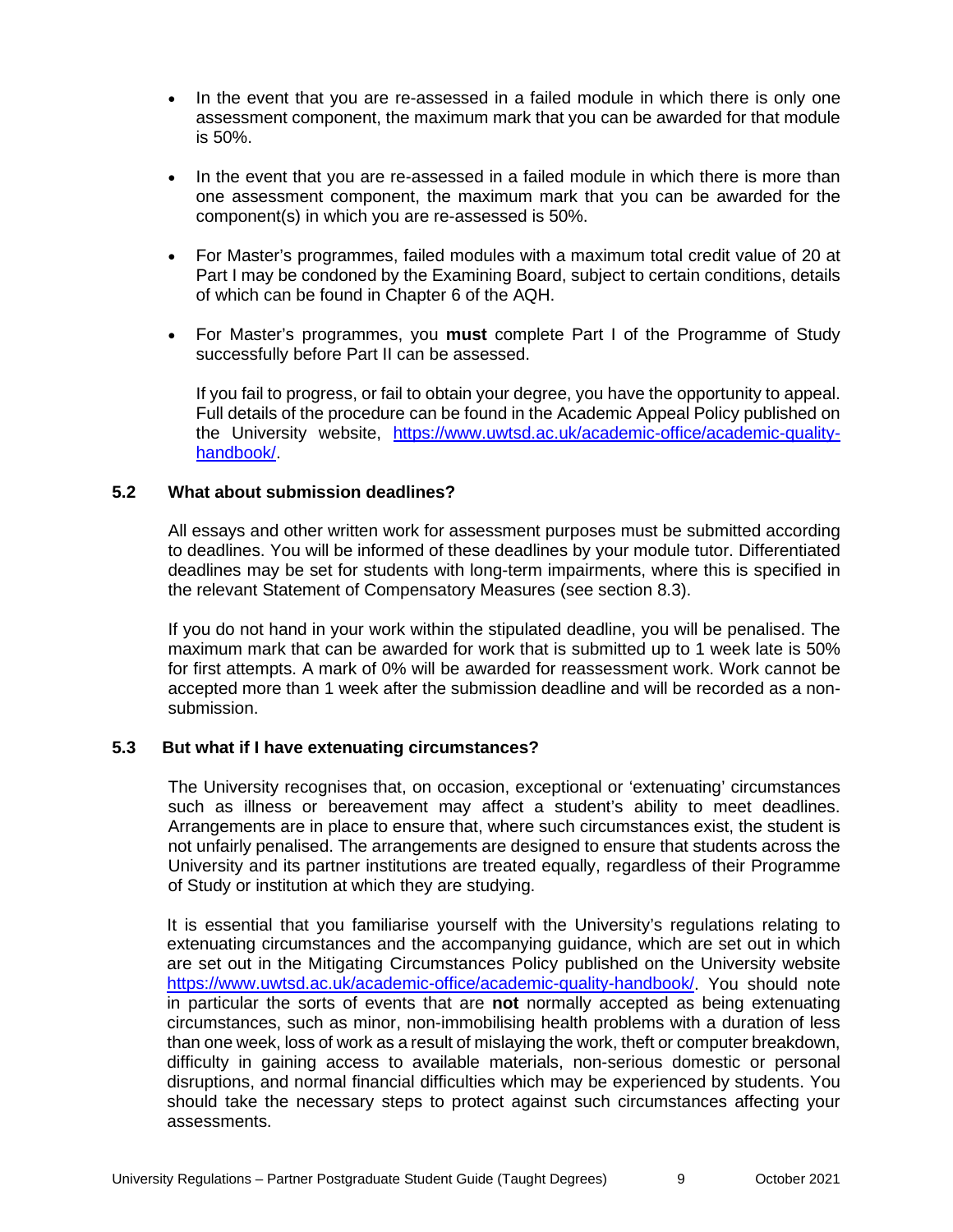Please note that Programme Directors and module tutors are not permitted to extend deadlines for individual students – if you believe that you have extenuating circumstances, you **must** follow the procedure set out in the regulations. Further advice is available from staff at the institution at which you are studying.

The University does not consider disabilities or long-term impairments to be extenuating circumstances but has instead established a system of compensatory measures to support the assessment process. **If you have a disability or long-term impairment, it is essential that you refer to the information provided in sections 8.2-8.4 about the support available to you in relation to assessment.**

#### <span id="page-12-0"></span>**5.4 What marking criteria are used to assess my work?**

It is not possible to compile a *single* set of marking criteria that can be applied to various modes of assessment at every level in every subject. As a result, subject and task-specific marking criteria will be available from your module tutors for every module that you study. If you have not received the assessment criteria for a module, you should contact your Programme Director.

Confirmed marks are those that have been agreed by the full Examining Board and endorsed by the External Examiners. Unconfirmed marks are those which have yet to be presented to an Examining Board. All marks remain unconfirmed until they have been agreed by External Examiners and an Examining Board.

#### <span id="page-12-1"></span>**5.5 How do I get feedback?**

Your tutors may provide feedback on your assessment in a variety of forms. Depending on the nature of the assessment task, these may include formative feedback while you are developing work for submission, oral feedback after your work has been marked or a debriefing session following a performance or presentation. Feedback may also be provided to all the students that completed an assessment task as a group.

You should always receive formal written feedback that includes a provisional mark, an indication of how it was determined and guidance on areas for development to help you improve your performance the next time you are assessed.

You will normally be given provisional marks and formal written feedback or its equivalent on your assessment within 20 working, term-time days of the final submission date. For taught master's dissertations (Part II), the marking must normally be completed and provisional feedback provided within 30 clear working days. For each module, your tutors should provide you with details of the dates on which you can expect to receive assessment feedback. Instances sometimes occur where it is not appropriate or not possible to do so within this timescale. In such cases, institutions are required to discuss and negotiate an appropriate timescale for providing you with formal feedback. In the event that you do not receive your assessment feedback by that date without an acceptable explanation, you should inform your Programme Director and/or Dean of Institute or equivalent at the institution at which you are studying.

#### <span id="page-12-2"></span>**5.6 Do I have to sit formal exams?**

Information about assessment requirements is provided in your Programme Handbook and also available from module tutors. You may be required to sit formal examinations at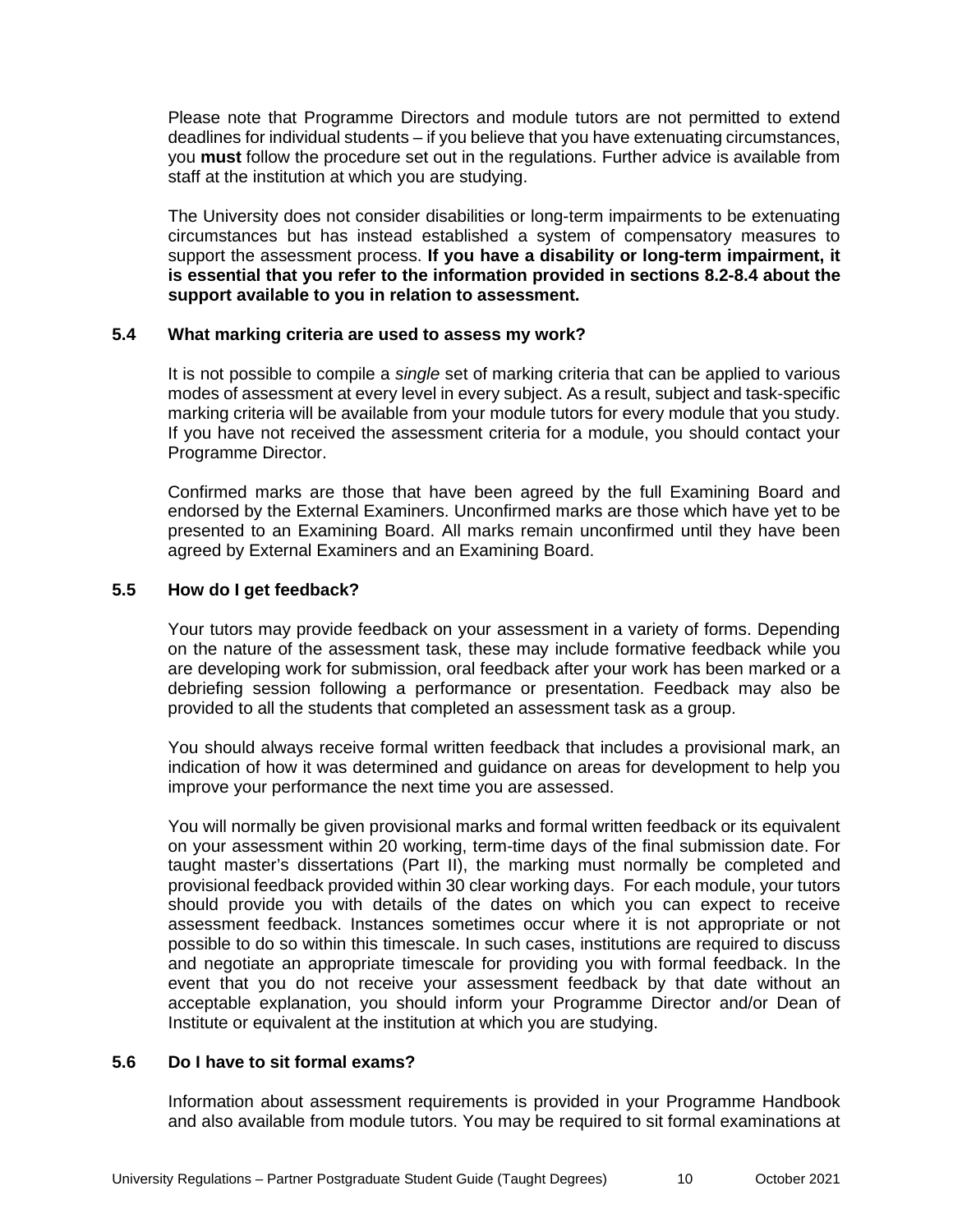times laid down by the institution at which you are studying, in liaison with the University. Where formal examinations are required, they are undertaken under procedures that are designed to ensure that the examinations are conducted fairly and are well-organised; details can be requested from the institution at which you are studying.

Problems arising from examinations and assessment (e.g. absences from examinations, illness, and academic misconduct) are dealt with in accordance with the regulations set out Chapters 6 and the relevant policies linked to Chapter 12 of the AQH.

#### <span id="page-13-0"></span>**5.7 What happens if my progress is unsatisfactory?**

Regulations for progression are described in Chapter 6 of the AQH. For unsatisfactory progress, please see Chapter 6 of the AQH.

You must ensure that you satisfy programme and attendance requirements and should bear in mind that it is the University's/your institution's responsibility to report unsatisfactory attendance to grant awarding authorities, and where appropriate, to employers or other sponsors. If you are studying in the UK and are an international student, the institution at which you are studying is required to report your non-attendance to the immigration authorities. See section 10.4 for more information about attendance requirements.

Please note that the relevant University Examining Board has the right to recommend that students who have made very little progress be advised or required to withdraw.

#### <span id="page-13-1"></span>**5.8 Who owns my work?**

The University's policy on Intellectual Property Rights relates to the ownership of any copyright, design rights, invention, discovery or improvement produced by a student or students in the course of their studies. The policy aims to protect the interests of both the student and the University and is to be interpreted in a spirit of reasonableness. The regulations for issues relating to Intellectual Property Rights are described in the University's policy. The policy is published on the University website: [https://www.uwtsd.ac.uk/media/uwtsd-website/content-assets/documents/academic](https://www.uwtsd.ac.uk/media/uwtsd-website/content-assets/documents/academic-office/aqh-chapters/chapters---en/Intellectual-Property-Policy-Students-)[office/aqh-chapters/chapters---en/Intellectual-Property-Policy-Students-](https://www.uwtsd.ac.uk/media/uwtsd-website/content-assets/documents/academic-office/aqh-chapters/chapters---en/Intellectual-Property-Policy-Students-)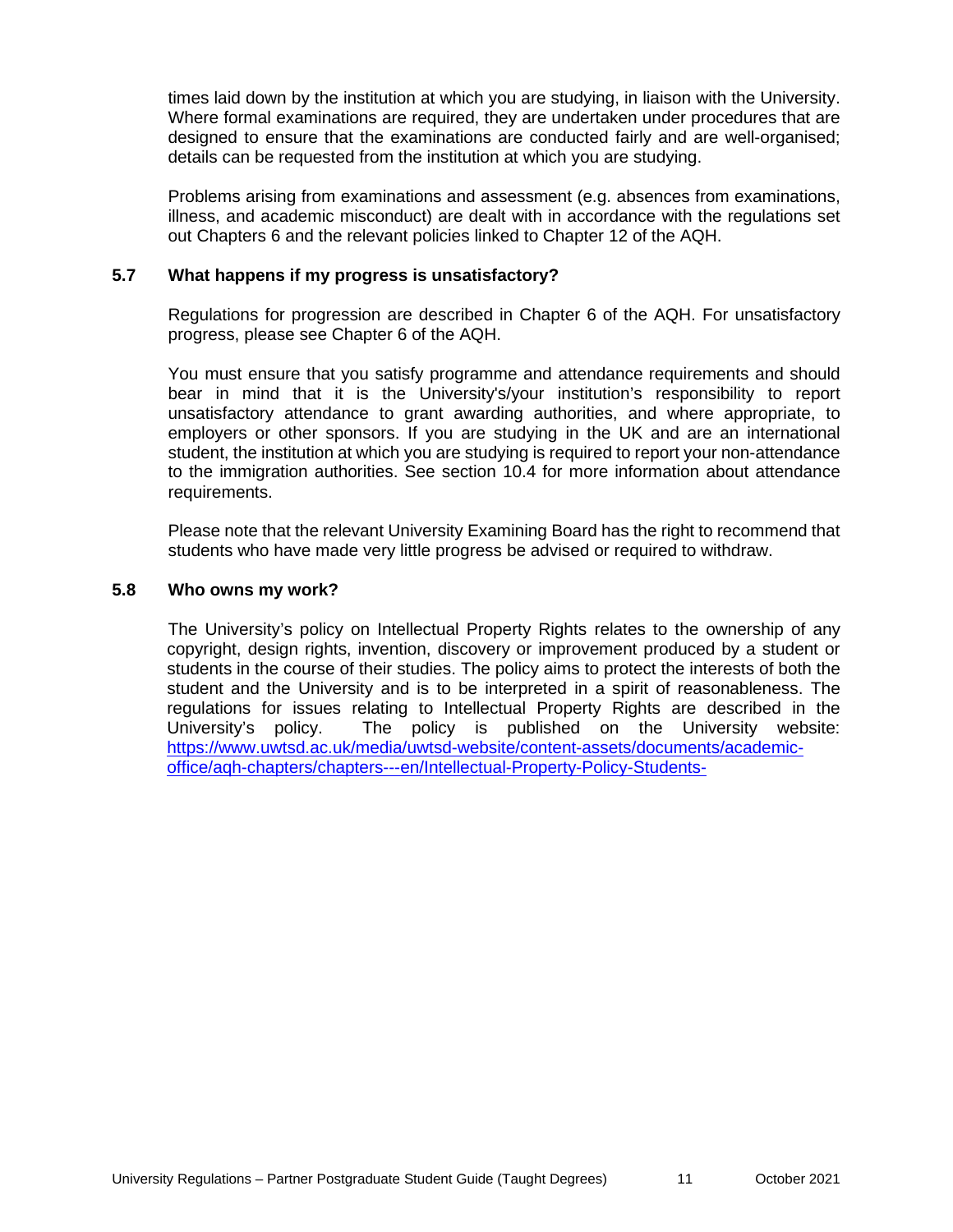## <span id="page-14-0"></span>**6 About your dissertation**

#### <span id="page-14-1"></span>**6.1 General**

Detailed information about the supervision and assessment of Taught Master's dissertations (or equivalent) can be found in the Guide to Postgraduate Taught Dissertations (Appendix GA29) and the Supervision Policy for Taught Master's Students (Appendix GA30), which are available on the website [\(http://www.uwtsd.ac.uk/academic](http://www.uwtsd.ac.uk/academic-office/appendices-and-forms/)[office/appendices-and-forms/\)](http://www.uwtsd.ac.uk/academic-office/appendices-and-forms/). These appendices include information about student and supervisor responsibilities, and about the dissertation support entitlement.

On some Programmes of Study, Part II consists of a project or portfolio rather than a traditional dissertation. Throughout this Guide, all references to the dissertation will also apply to such projects and portfolios.

Your dissertation supervisor is responsible for monitoring your progress, reporting absences from tutorials and taking any appropriate subsequent action.

#### <span id="page-14-2"></span>**6.2 How is a dissertation topic agreed?**

Students who are about to progress from Part I to Part II should begin to develop ideas for their dissertation whilst completing the second block of 60 credits, in consultation with relevant staff. Students are required to submit a provisional title and brief outline of the proposed research on the relevant dissertation proposal form.

The dissertation should be the high point of your Master's programme in that it gives you the opportunity to undertake a substantial programme of research on a topic of your own choice. Careful thought needs to be given to the selection of a topic. In particular, you should take the following into consideration:

- The topic should be **specific**: You should avoid very general topics as these are likely to be too broad in scope and unmanageable within the context of a Master's dissertation. It is important to identify a problem or question to a specific topic as the focus for your dissertation, in consultation with your dissertation supervisor.
- Availability of data/information/resources: It is important at the outset to establish that the necessary data and resources are available or can be generated to meet the aims of the project.
- Logistical matters: Potential issues such as travel, subsistence, laboratory requirements, availability of contacts, etc. need to be borne in mind.
- A timetable for the work needs to be established at the outset. Care must be taken to ensure that the programme of work needed to meet the aims of a particular project can be realistically completed in the time available. It is your responsibility to identify times which are convenient for both you and your supervisor. Regular contact with your supervisor is crucial to the successful completion of your dissertation.
- Any dissertations that involve human participants, human material, human data or animals, or if a student is concerned that ethical issues may arise from or during the research for a dissertation, will require ethical approval from the University's Ethics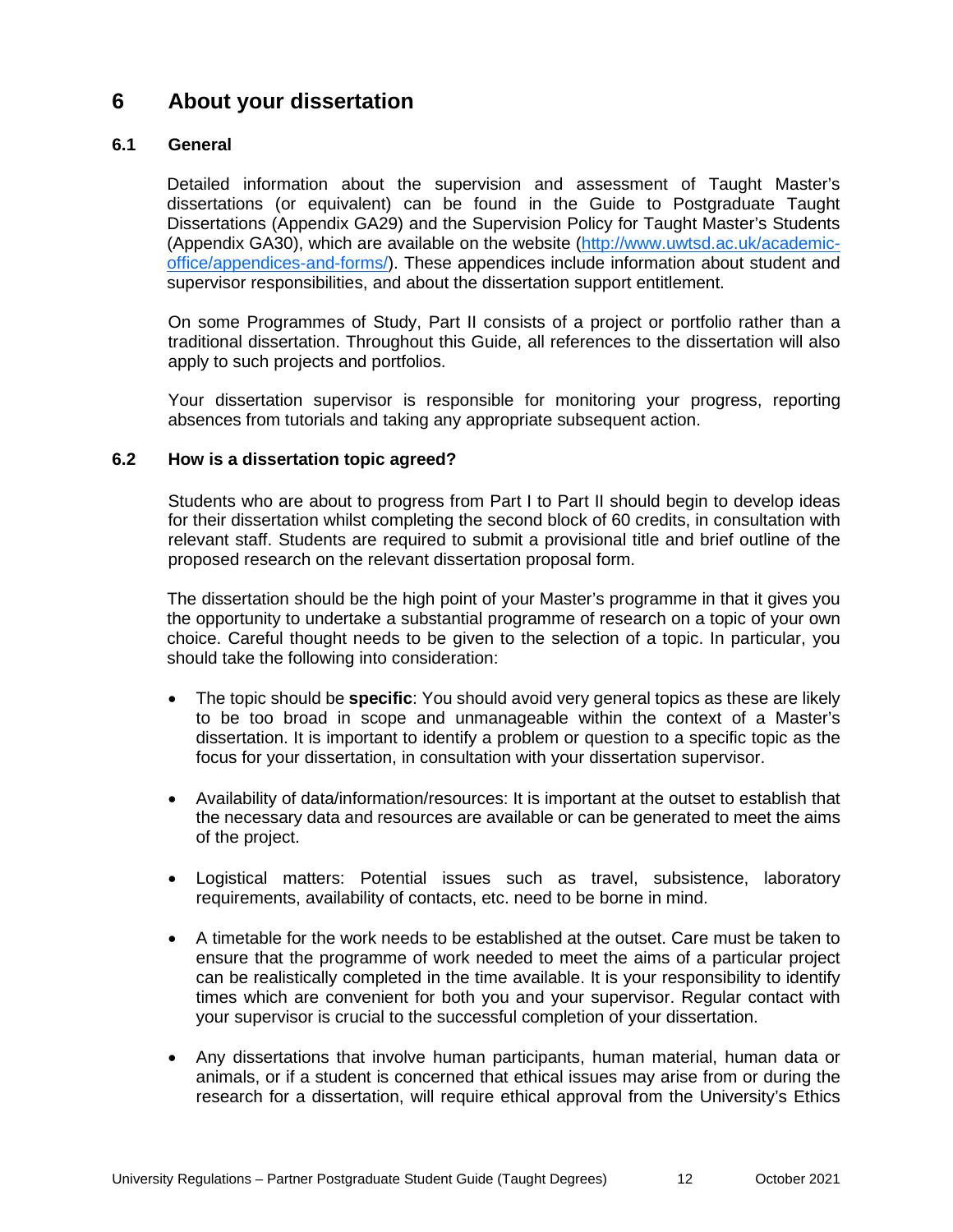Committee. Your Programme Director will be able to give you information about how approval should be obtained.

#### <span id="page-15-0"></span>**6.3 What are the submission requirements?**

Information about the submission of dissertations is provided in the Guide to Postgraduate Taught Dissertations (Appendix GA29), which is available on the website: <http://www.uwtsd.ac.uk/academic-office/appendices-and-forms/>

Dissertations must be submitted as per the instructions provided to you at the institution at which you are studying.

#### <span id="page-15-1"></span>**6.4 What happens to my dissertation after it has been assessed?**

You may need to submit at least one copy of your dissertation in secure binding for retention by your institution, if your institution specifically requests this. Subject to certain conditions specified in the Guide to Postgraduate Taught Dissertations (Appendix GA29), you may also be required to submit an additional copy in permanent, hardback binding for the National Library of Wales.

#### <span id="page-15-2"></span>**6.5 What is the Dissertation Support Entitlement?**

Details are provided in the Supervision Policy for Taught Master's Students (Appendix GA30), which is available on the website: [http://www.uwtsd.ac.uk/academic](http://www.uwtsd.ac.uk/academic-office/appendices-and-forms/)[office/appendices-and-forms/](http://www.uwtsd.ac.uk/academic-office/appendices-and-forms/)

Dissertations will not be accepted for assessment unless they have undergone a process of tutorial supervision. The nature and demands of such tutorial supervision shall be made explicit in the Programme of Study Handbook.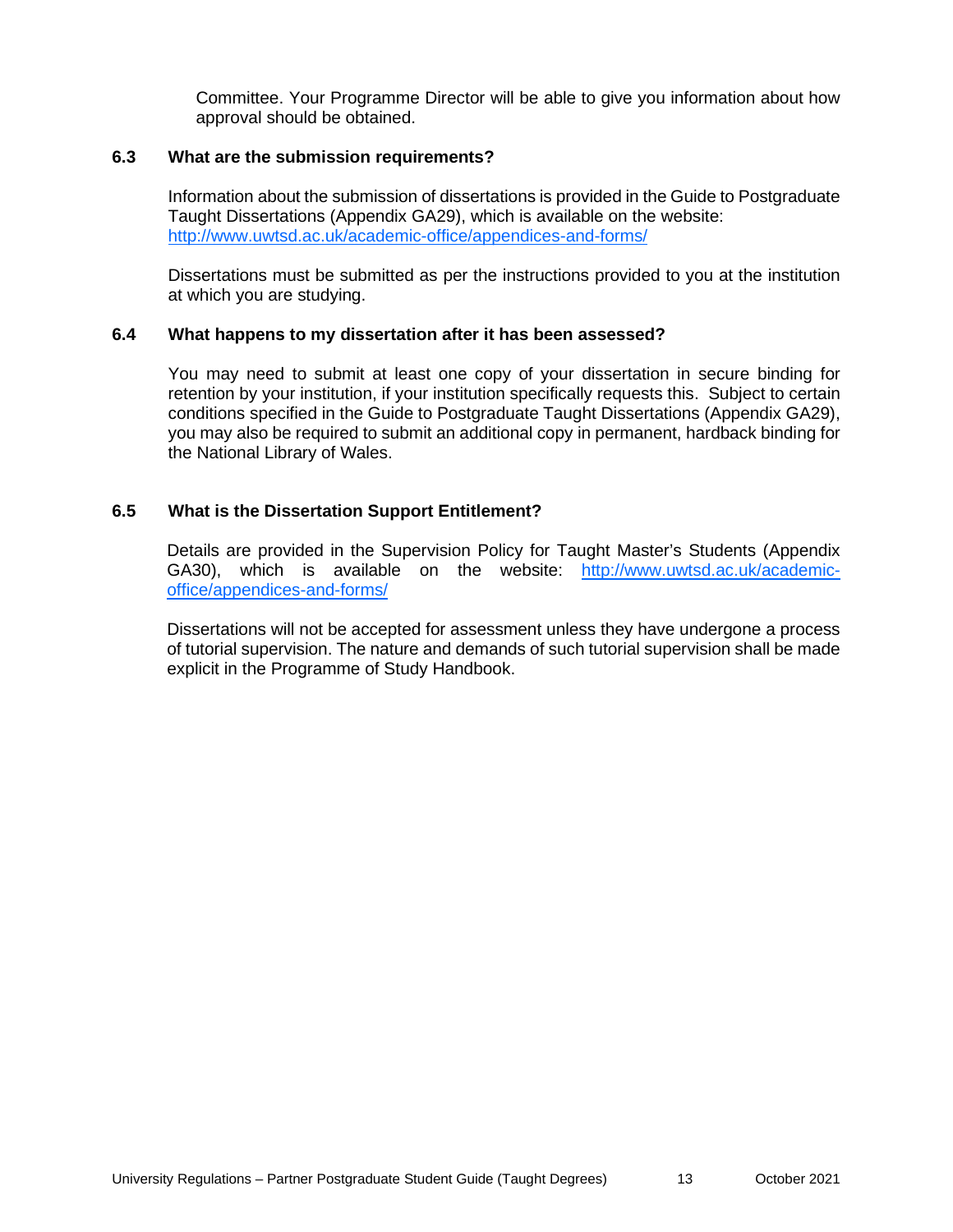## <span id="page-16-0"></span>**7 About Academic misconduct and Plagiarism**

#### <span id="page-16-1"></span>**7.1 What is academic misconduct and plagiarism?**

The University defines academic misconduct as 'any act, intentional or otherwise, whereby a person may obtain for themselves or for another, an unpermitted advantage…'. Committing academic misconduct in assessment is one of the most serious offences in academic life, and its consequences can be severe. It undermines the integrity of scholarship, research, and of the examination and assessment process.

Plagiarism is one type of academic misconduct. Plagiarism is passing off, or attempting to pass off, another's work as your own. It includes copying the words, ideas, images or research results of another without acknowledgement, whether those words etc. are published or unpublished. It is plagiarism, for example, to copy the work of another student, of a member of staff or a published article without crediting the author. Persons who allow their work to be plagiarised are also guilty. Plagiarism is also submitting work for an assignment that has previously been submitted to the University in any form without acknowledging that this is the case (unless such re-use has been explicitly authorised under the regulations) – this is self-plagiarism.

The guidance that follows explains what is meant by plagiarism, describes the University's policy for dealing with it, and provides help in avoiding it.

The normal expectation is that all students will submit an electronic copy of their work wherever possible. This is so that, where it is available, the work can be checked against the database of the plagiarism detection service, Turnitin (or equivalent service).

#### <span id="page-16-2"></span>**7.2 Referencing and avoiding plagiarism**

Coursework, dissertations, or creative work are meant to be your own original work. Obviously you will use the work of others. Not only is this inevitable, it is expected. All scholarship builds on the work of others. However, you must acknowledge all sources of information from which you have drawn in the preparation of your work. Referencing (or citing) such sources is one of the most important skills you need to learn in your academic career. Referencing means you have acknowledged your sources for the ideas, concepts, and information that you evaluate in your assessed coursework. Usually your sources will be an article or book; however, it is important that you acknowledge other sources such as, the internet, personal communication from colleagues etc. It is essential that any information you have used is referenced correctly. Failure to reference means your work could be considered to be plagiarised.

Referencing provides the evidence that you have undertaken your own research enabling you to find the information necessary for in-depth learning. It allows you to gain a broad perspective on different issues and to consider different aspects and points of view in the subjects you study. The University's Library and Learning Resources have published Referencing Handbooks providing guidance for students on using the referencing styles recognised by UWTSD, which you can access from:

<https://www.uwtsd.ac.uk/library/infoskills/referencing-handbooks/>

The golden rule is *'if in doubt, provide references'*. Consult your tutors if you have any problems, in particular with the method of citing books and articles, which may differ from subject to subject. There are no penalties for asking for advice and guidance; there are severe penalties for plagiarism!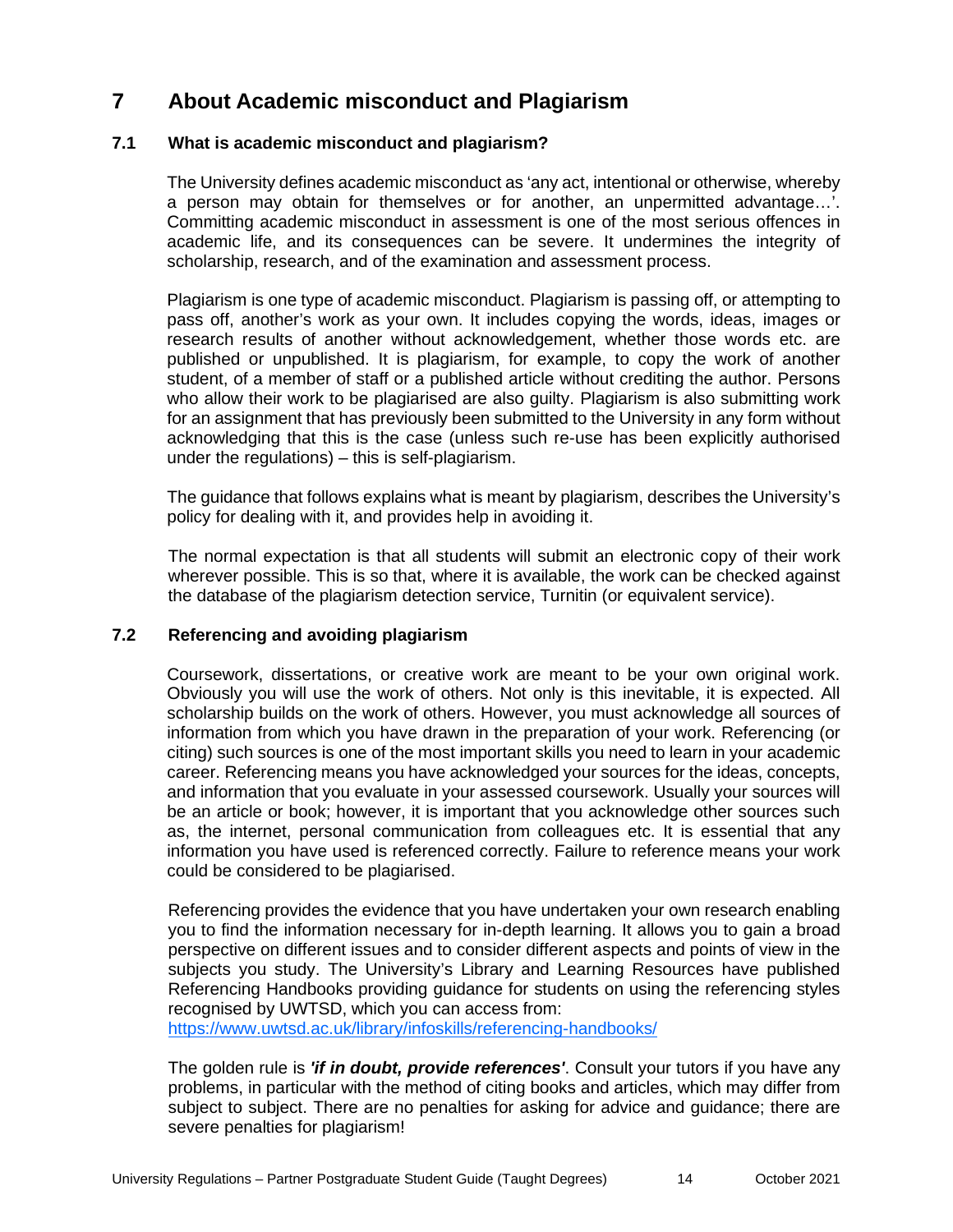#### <span id="page-17-0"></span>**7.3 What are the penalties?**

Plagiarism by students in coursework, other forms of continuous assessment, examinations, dissertations or theses will be dealt with according to the Academic Misconduct Policy. The same policy applies to any other form of academic misconduct. The policy can be found on the University's website [https://www.uwtsd.ac.uk/academic](https://www.uwtsd.ac.uk/academic-office/academic-quality-handbook/)[office/academic-quality-handbook/](https://www.uwtsd.ac.uk/academic-office/academic-quality-handbook/)

The University applies a range of penalties, varying in severity, where academic misconduct is confirmed.

All tutors are required to be vigilant in the detection of plagiarism and are required to take action in all cases where it is suspected.

#### <span id="page-17-1"></span>**7.4 Other forms of academic misconduct including cheating in exams**

Plagiarism is just one form of academic misconduct. Unauthorised co-operation between two or more students (termed 'collusion'), submitting work completed by someone-else, falsifying data and cheating in exams are all examples of academic misconduct and will be dealt with by the University in accordance with the procedures in the Academic Misconduct Policy.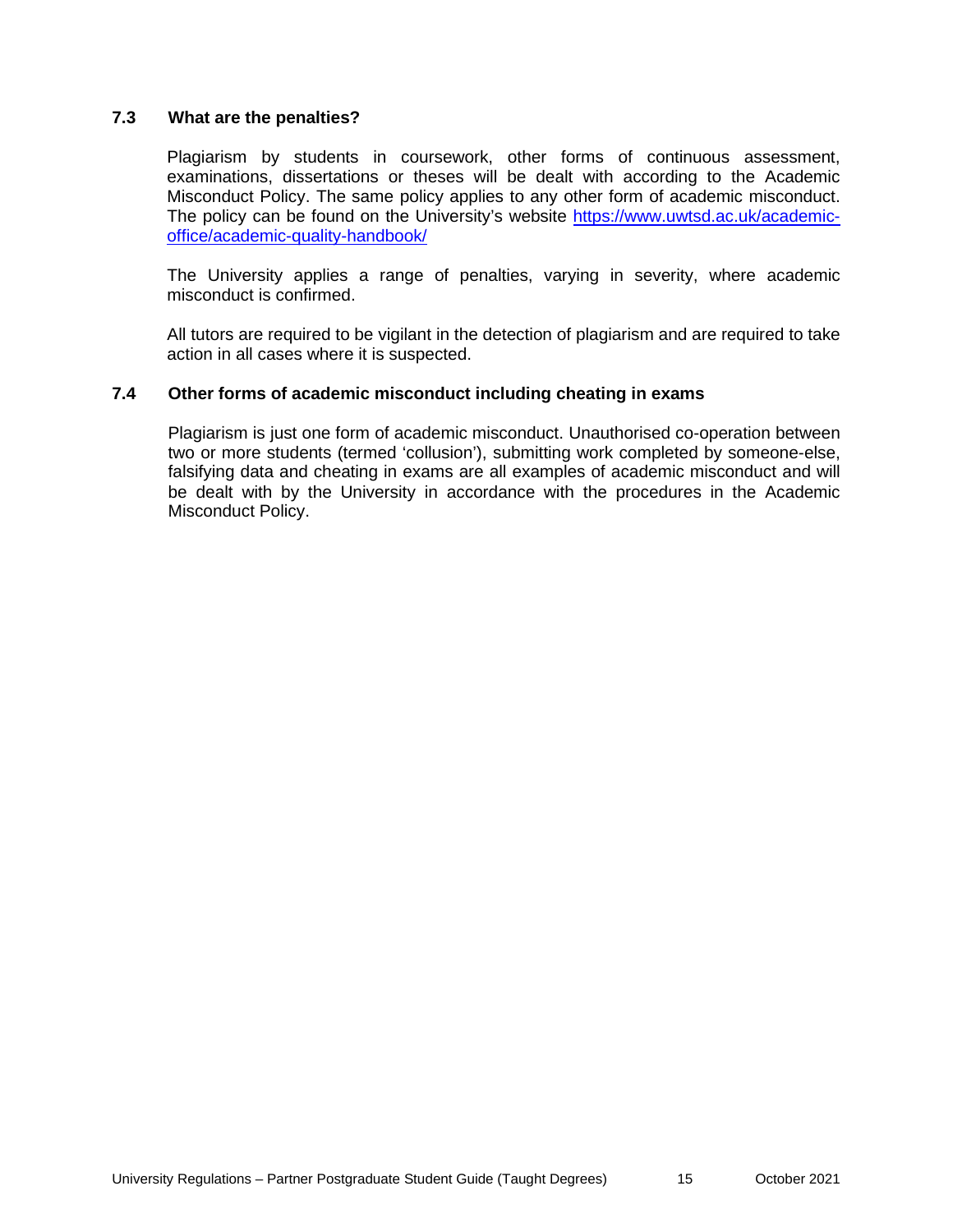## <span id="page-18-0"></span>**8 Personal Support**

#### <span id="page-18-1"></span>**8.1 General approach and principles**

The University is committed to providing a thorough, consistent and supportive pastoral and academic support for all students. Its approach to providing student support is guided by the following principles:

- Systems for student support are focused on enabling students to take control of their own personal development, by providing opportunities for the exercise of choice, decision-making, and responsibility.
- There is strong commitment to equality of opportunity for all students, with additional resources and strategies being invested in those students who are likely to be disadvantaged in their learning or career development.

#### <span id="page-18-2"></span>**8.2 What support is available if I am disabled or have additional needs?**

The institution at which you are studying has established arrangements for supporting students with additional needs.

The support available may include specific arrangements relating to assessment. Any specific arrangements or adaptations must be formally approved. The appropriate staff at your institution will play a key role in the assessment and approval process of any adjustments. Any adjustments and specific arrangements must be in place at least 4 weeks before a formal examination so that there is sufficient time for the institution at which you are studying to ensure that alternative arrangements are put in place.

#### <span id="page-18-3"></span>**8.3 What are compensatory measures?**

'Compensatory measures' may be put in place for individual students with additional needs following a formal assessment of their potential requirements by Student Services staff or equivalent. They are part of the normal assessment arrangements for the student, which may include as appropriate:

- i) study skills support;
- ii) support through assistive technology;
- iii) support through a specialist mentor/specialist support lecturer;
- iv) additional time for examinations;
- v) provision of an amanuensis for examinations;
- vi) differentiation of deadlines for assessments other than examinations;
- vii) avoidance of grouping of deadlines for assessments other than examinations;
- viii) rescheduling of assessment deadlines for assessments other than examinations;
- ix) alternative forms of assessment.

A 'Statement of Compensatory Measures' is the document produced in consultation with the individual student, to confirm the arrangements that have been agreed. Details of the process by which compensatory measures are established are provided in in the Mitigating Circumstances Policy published on the University website. Mitigating Circumstances Policy published on the University website, [https://www.uwtsd.ac.uk/academic-office/academic-quality-handbook/.](https://www.uwtsd.ac.uk/academic-office/academic-quality-handbook/) These may differ at the institution at which you are studying but the principles applied will be the same.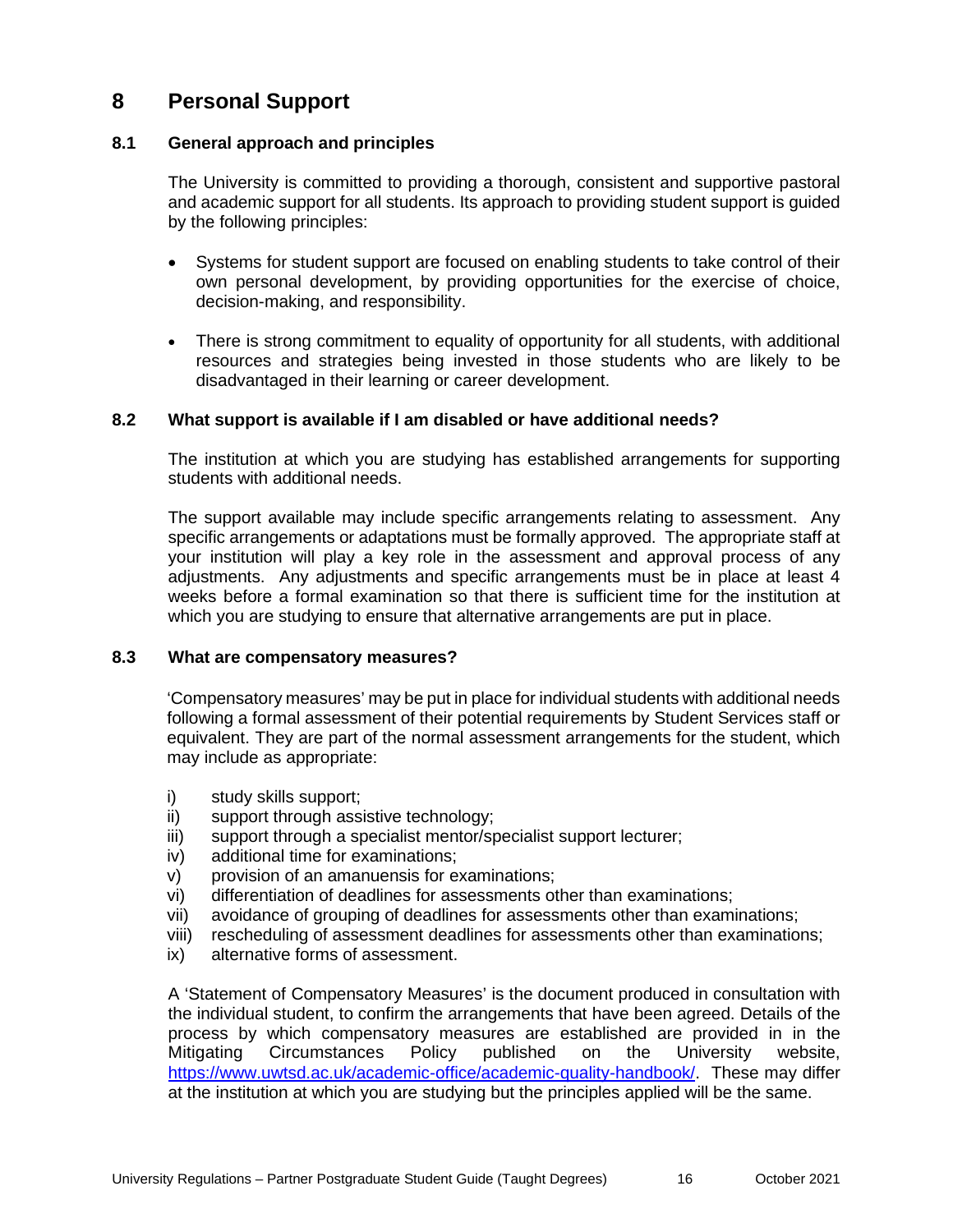#### <span id="page-19-0"></span>**8.4 What is a differentiated deadline?**

A differentiated deadline is a type of compensatory measure. The term is used where an individual student has been given a deadline for the submission of an assignment which is different from the deadline set for the class as a whole.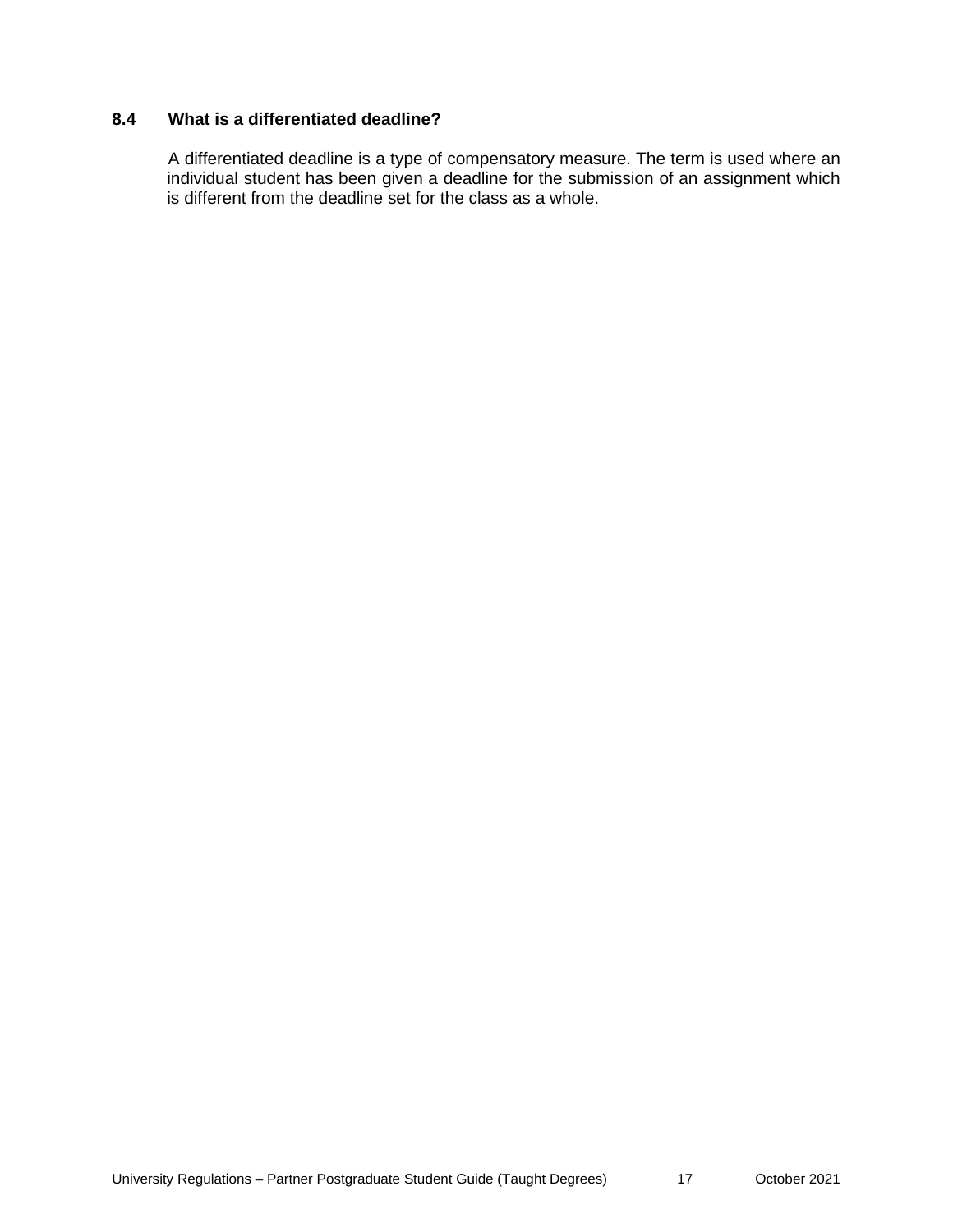## <span id="page-20-0"></span>**9 About Learning Resources**

#### <span id="page-20-1"></span>**9.1 Where can I find out about learning resources?**

Information about the Library, IT and other Learning Resources services available to students is provided by the institution at which you are studying.

Although the core learning resources for your Programme of Study are provided by the institution at which you are studying, the University is able to provide some additional resources (where permissible under license). Further information can be found at <http://www.uwtsd.ac.uk/library/services/services-for-partner-students/>

#### <span id="page-20-2"></span>**9.2 What are the regulations governing Information Technology?**

The rules for the use of IT at the institution at which you are studying will be contained in the Information Services Acceptable Use Policy (AUP) or equivalent, and other policy and procedural documents. Each user is responsible for reading and adhering to the contents of these documents. Failure to observe any part could result in disciplinary and/or legal action being taken by the institution against offenders. In addition, it is the responsibility of all users to familiarise themselves with current IT legislation, and act in accordance with it.

#### <span id="page-20-3"></span>**9.3 What is VLE?**

Most institutions will operate a Virtual Learning Environment (VLE). It is used in a variety of ways including, where appropriate:

- electronic access to lecture notes, reading materials, videocasts, podcasts and other materials;
- personal and social learning facilities, discussion forum;
- access to electronic resources;
- submission and feedback of assignments;
- access to support services;
- support for bilingual provision;
- support for students on work placements.

Instructions on accessing the VLE will be provided when you first enrol at the institution at which you are studying. It is your responsibility to familiarise yourself with the resources available and to check all module and programme related material regularly.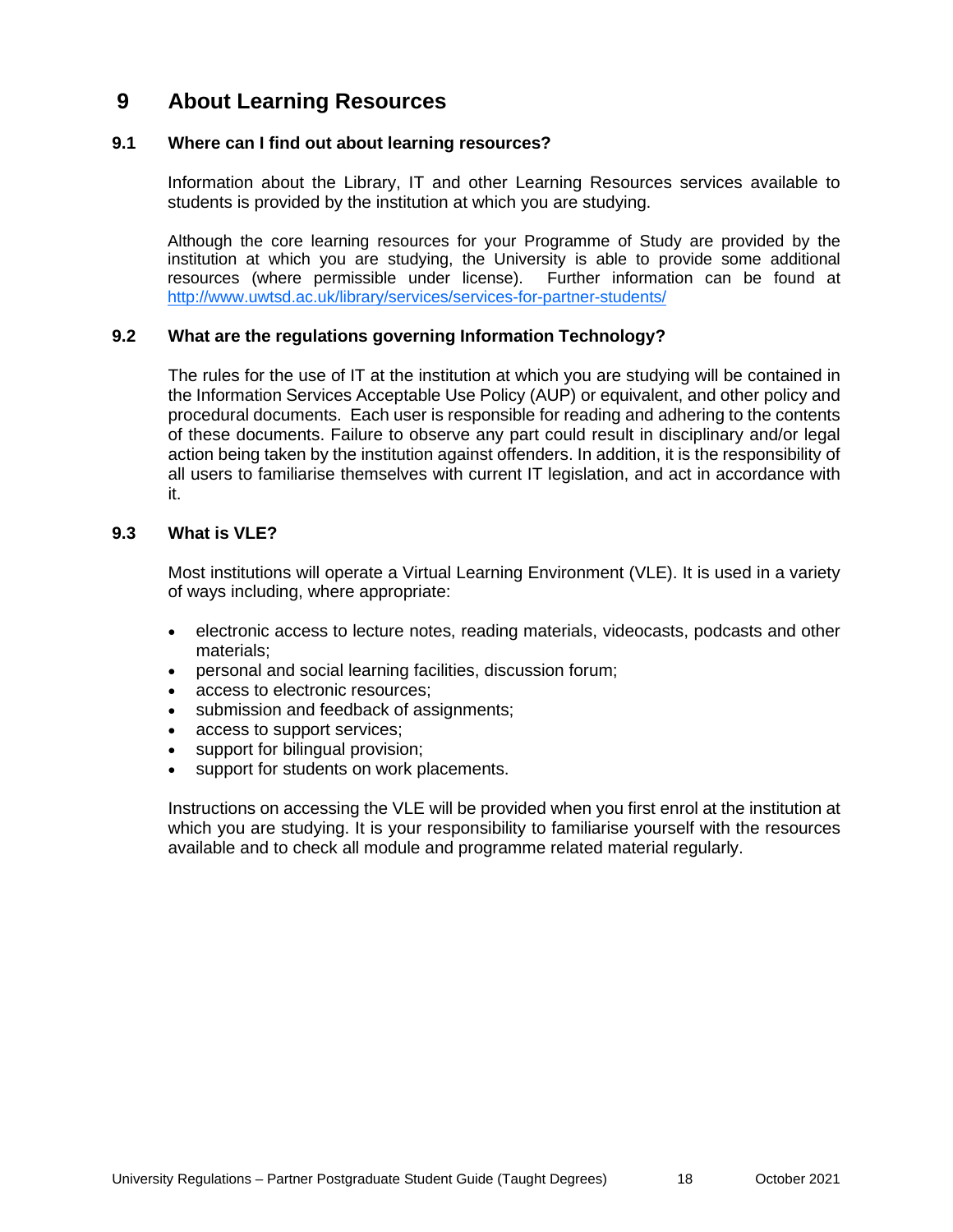## <span id="page-21-0"></span>**10 About what is expected of you**

#### <span id="page-21-1"></span>**10.1 General regulations**

In order to make your time on your University course a safe and pleasant experience, the University and the institution at which you are studying has a framework of regulations. It's important that they are clear to all and so they need to be quite formal.

Students must observe all regulations that govern the effective organisation and management of specific areas of activity within the institution and/or linked to the University. These include those relating to financial requirements, health and safety, the use of learning, computing, child care, refreshment, sport and recreational facilities, any professional codes of practice pertaining to any element of the Programme of Study and residential accommodation.

#### <span id="page-21-2"></span>**10.2 How you should behave**

All staff and students associated with the University are expected to behave in a responsible and reasonable manner, with due regard to fellow students, staff and members of the local community.

Whilst you are enrolled on a University Programme of Study it is expected that you will **not**:

- (a) commit physical assault, behave threateningly or engage in oral or written abuse to other students, staff or visitors to the institution at which you are studying and the University via any means of communication including social media;
- (b) make malicious allegations against other members of the institution at which you are studying and the University via any means of communication including social media;
- (c) damage property of the institution at which you are studying or the University or property of other students, staff or visitors;
- (d) misappropriate any property, funds or assets of the institution at which you are studying or the University;
- (e) act in any way which is likely to cause injury to any other person within the University community, including impairing the safety of premises or equipment and interfering with anything provided in the interests of Health and Safety at Work;
- (f) engage in any activity or behaviour which contravenes the University's Equality and Diversity policies, which are available from the University;
- (g) behave in any way which unreasonably interferes with the legitimate freedoms of any other student, member of staff, or visitor, or which disrupts or interferes with activities properly carried out by the institution at which you are studying or the University;
- (h) commit any criminal act on or off of the premises of the institution at which you are studying or the University;
- (i) behave in such a way as may be reasonably deemed to harm or in any way undermine the reputation of the institution at which you are studying, the University or their relationships with the local community.

This list is not exhaustive. Any behaviour that is considered to be unacceptable, inappropriate and which may bring the institution at which you are studying and/or the University into disrepute will be regarded as a breach of general regulations, and will be subject to appropriate disciplinary action.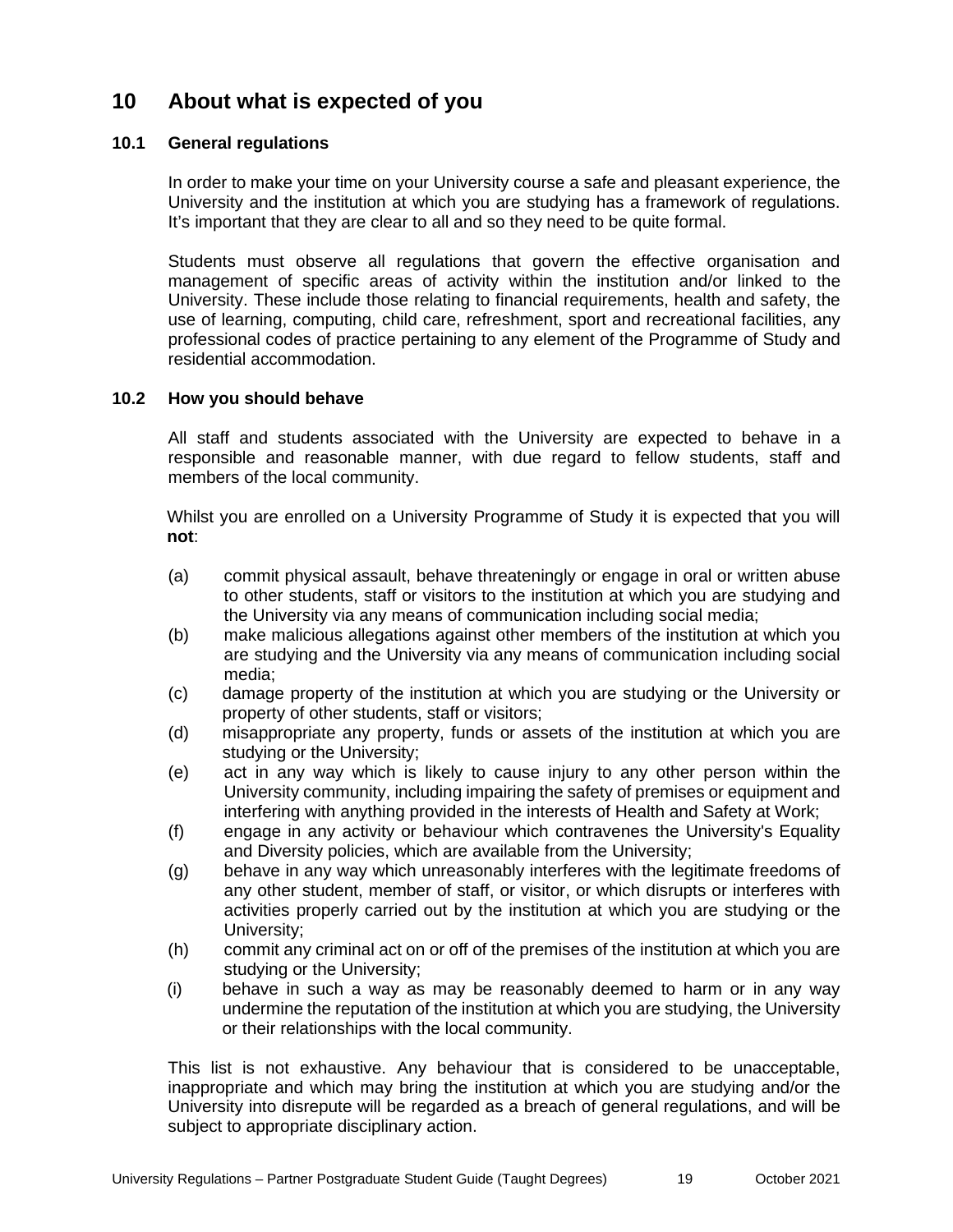#### <span id="page-22-0"></span>**10.3 Breaches of the regulations**

Procedures for dealing with breaches of the academic regulations, such as nonattendance and academic misconduct in assessment, are detailed in Chapters 6 and the relevant policies linked to Chapter 12 of the AQH.

The general regulations relating to student discipline, including breaches of the nonacademic regulations, are available from the institution at which you are studying.

#### <span id="page-22-1"></span>**10.4 Support for Study and Fitness to Practise policies**

If there are concerns about your fitness to study and/or your fitness to practise in the profession(s) associated with your Programme of Study, the institution at which you are studying/the University may decide to instigate formal support for study or fitness to practise procedures. Often such concerns may be resolved informally but where such an approach has not been successful or where the concerns are very serious formal processes are used. The policies for Support for Study and Fitness to Practice are published on the University website, [https://www.uwtsd.ac.uk/academic-office/academic](https://www.uwtsd.ac.uk/academic-office/academic-quality-handbook/)[quality-handbook/.](https://www.uwtsd.ac.uk/academic-office/academic-quality-handbook/)

#### <span id="page-22-2"></span>**10.5 Academic requirements**

You are required to enrol during the official enrolment periods that are determined by the institution at which you are studying and the University.

You must observe the attendance and other requirements of your Programme of Study. You must notify your Programme Director without delay of any prolonged absence through illness or other unavoidable cause, and you must provide any necessary documentary evidence to support your absence. If you are an international student in the UK the institution at which you are studying is required to report your non-attendance to the immigration authorities. Non-attendance and occasional non-attendance are usually an indication of poor commitment. Irregular attendance will generate a request to meet with your Programme Director.

You must not attempt to secure an unfair advantage over others in assessment – please see section 7.

If you have any question in relation to Ethics and Research please discuss with your Programme Director as to whether or not ethics approval needs to be granted before you undertake any research, and which processes need to be followed in order to gain such approval.

Monitoring your attendance, progress and conduct is, in the first instance, the responsibility of your Programme Director.

#### <span id="page-22-3"></span>**10.6 What if I have a good reason for not attending classes?**

Certain procedures will come into play if you cannot attend classes at the required time.

If you have an interview, an appointment or if you are required to represent the institution at which you are studying at a sport of some other **approved** official activity, you must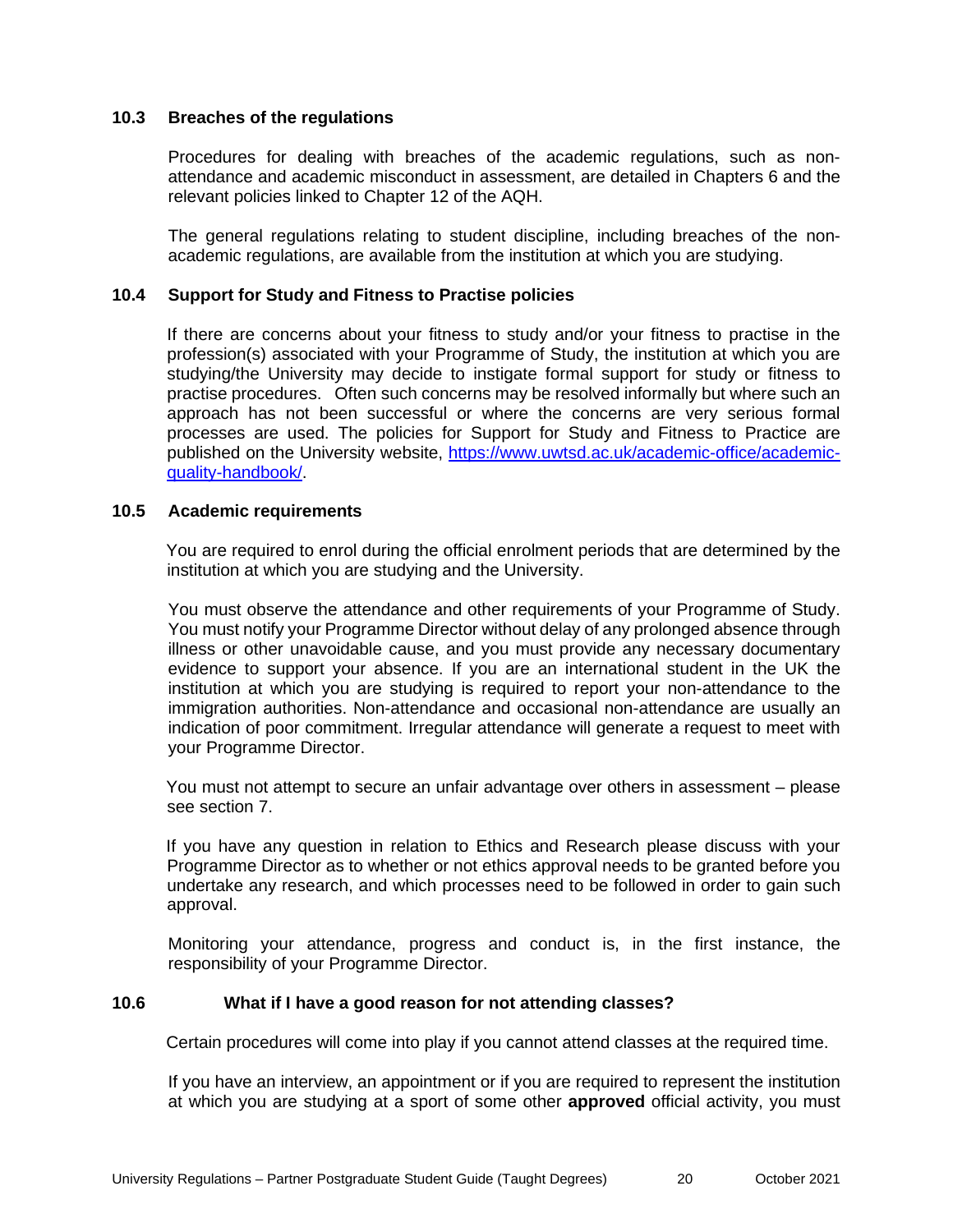notify the Programme Director **in writing** and in good time, so that alternative arrangements can be made for you.

**If you are absent as result of illness, an accident** or a major domestic problem, you must inform your Programme Director without delay.

Your Programme Director will give sympathetic consideration to all **genuine** requests to miss classes, but as a result of long experience, they are familiar with a very wide range of excuses, and is at liberty either to check the information provided or to require written confirmation of them.

#### <span id="page-23-0"></span>**10.7 What if I need an extension to a coursework submission date?**

The University does not allow students to apply for extensions. Instead it has established systems for ensuring that students who have long-term impairment or experience extenuating circumstances are not advantaged or disadvantaged when being assessed. Please see the information provided in sections 5.3 and 8.3.

#### <span id="page-23-1"></span>**10.8 Financial requirements**

Programme fees are usually payable in full upon enrolment. If fees are to be paid by an employer or sponsor, then you should produce documentary evidence of sponsorship when enrolling.

Programme fees are normally charged on an annual basis, but in the event of a student discontinuing the programme, fees will be charged pro-rata up to the date at which the institution is informed in writing on the appropriate form that they have withdrawn.

You must ensure that sufficient funds are available to honour any personal cheques presented as payment.

If you are studying in the UK, useful advice on funding postgraduate study is available from the following external websites: <https://www.gov.uk/funding-for-postgraduate-study> [http://www.thestudentroom.co.uk/wiki/Funding\\_Postgraduate\\_Study](http://www.thestudentroom.co.uk/wiki/Funding_Postgraduate_Study)

Programme fees are paid to the institution where you are studying and any information relating to fees will be provided by the institution.

#### <span id="page-23-2"></span>**10.9 Finance and debt**

Details of the various mechanisms that are in place to help you manage your finances are available from Student Services or equivalent at the institution at which you are studying.

If you are in debt, you are strongly advised to get in touch with Student Services or with the Finance Department or equivalent at the institution at which you are studying, so that they can help you identify a mechanism for dealing with your debt.

#### <span id="page-23-3"></span>**10.10 Health and safety**

You have a responsibility for reading and adhering to the Health and Safety policy of the institution at which you are studying. Failure to observe any part could result in disciplinary and/or legal action being taken against offenders.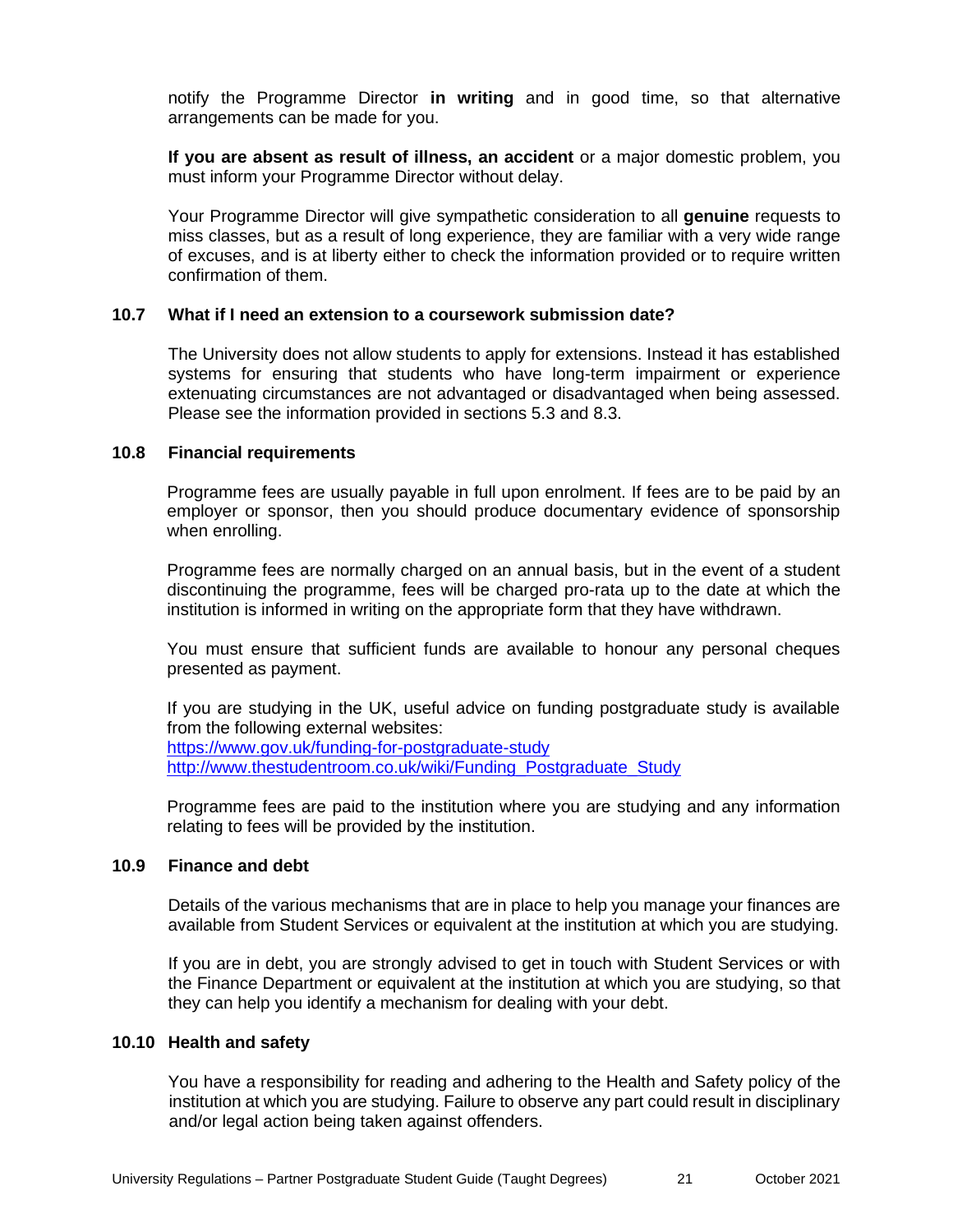If you have any questions about Health and Safety procedures in relation to your studies, please contact your Programme Director in the first instance.

You must read and comply with all health, fire and safety regulations, and co-operate with all activities in respect of such regulations. The following information will help you understand how you can keep yourself and others safe:

- 1. Make sure you are familiar with the fire procedures in the buildings you use
- 2. If you work in laboratories or workshops familiarise yourself with the local safety precautions and ensure you follow these at all times whether supervised or not.
- 3. Never tamper with or misuse any equipment provided for use in emergency situations e.g. fire extinguishers, smoke detectors, fire alarms call points etc. It may be a criminal offence.
- 4. Never attempt any modifications or repairs on electrical wiring and equipment yourself, as this may constitute a serious electrocution or fire risk.
- 5. Electrical circuits should not be overloaded with excessive extension leads.
- 6. Always switch off electrical appliances at the main socket after use, not simply on the appliance.
- 7. Report any faulty or malfunctioning equipment immediately and ensure that no one else can use it until a repair has been carried out.
- 8. It is in your interest to find out where the first-aid boxes are situated and who the firstaiders are in the areas you frequent.
- 9. All accidents and incidents where someone has been or could have been injured must be reported to a member of staff as soon as possible after they have occurred. This includes those occurring during activities which are part of your course e.g. field trips.

Students on field trips are required to comply with any health and safety instructions given by tutors or other individuals involved with the organisation and operation of the course. Health and Safety guidance will be provided prior to the field visit but please ask your module tutor/Programme Director if you are unsure about anything.

Students on work placements are required to comply with the health and safety regulations of their allocated workplace setting.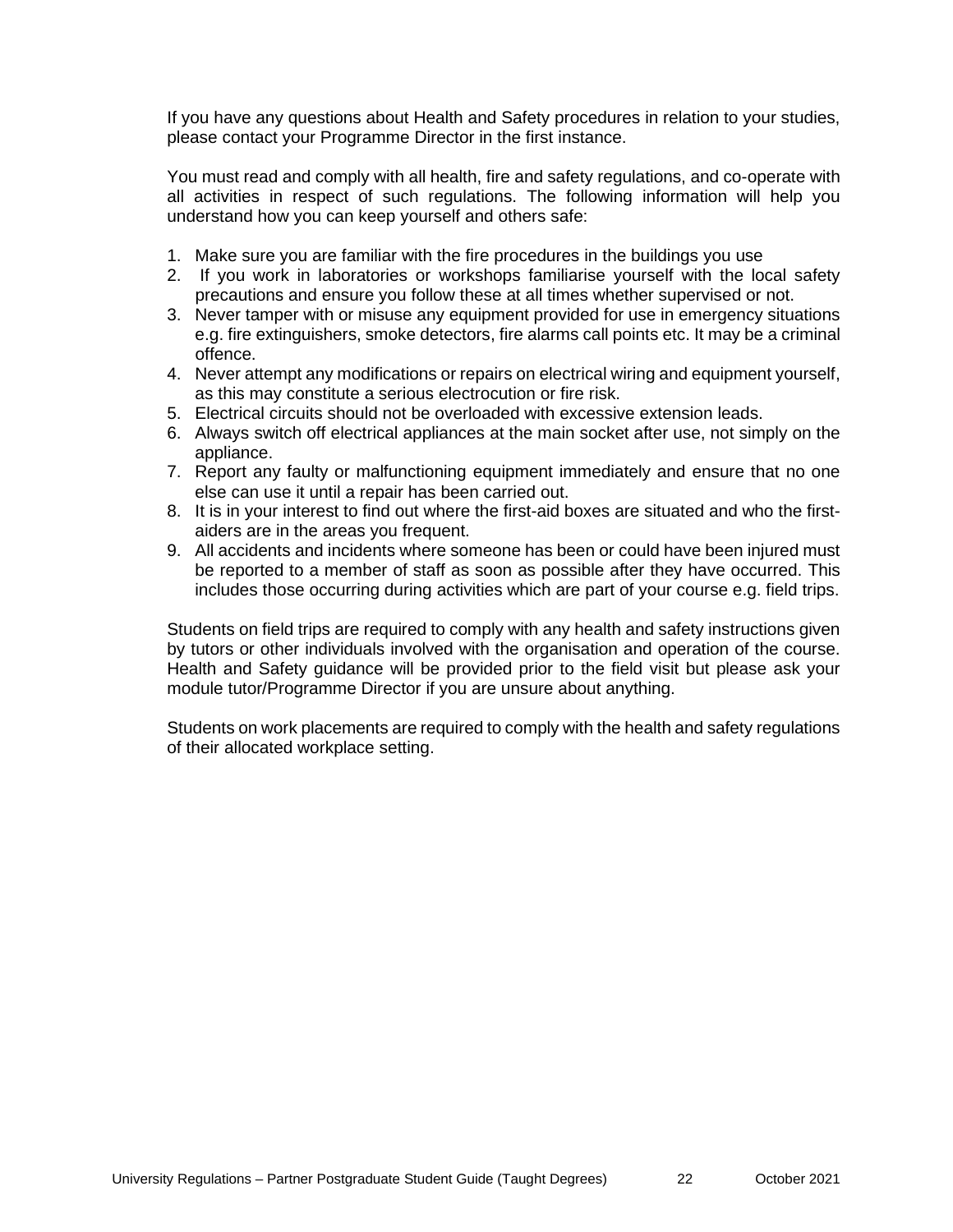## <span id="page-25-0"></span>**11 About complaints and appeals**

#### <span id="page-25-1"></span>**11.1 Can I appeal against my marks or a decision about my academic progress?**

If you believe that a mistake has been made in your marks, you should first contact your Programme Director for confirmation that your marks are correct. You cannot appeal against a specific mark or marks but if you continue to have concerns that a mistake has been made, you may submit an appeal against the decision of the Examining Board. You may also appeal against Examining Board decisions relating to your progression or your final award.

Information about how to appeal is provided in the Academic Appeal Policy published on the University website, https://www.uwtsd.ac.uk/academic-office/academic-qualityhandbook. It is very important that you note carefully the grounds on which appeals may be made and submit your appeal on the appropriate form because incomplete or ineligible appeals cannot be processed.

Appeals which question the academic or professional judgement of tutors or examiners are not admissible. Appeals made on grounds that you are dissatisfied or disappointed with an assessment result are not admissible.

In the event that you are not satisfied with the outcome of an appeal, you are entitled to take the issue to the Office of the Independent Adjudicator (OIA) for Higher Education. Full details of the procedure are available from the OIA website:

#### <span id="page-25-2"></span>**11.2 How do I make a complaint?**

You have a right to make a complaint about any specific concern about the provision of your Programme of Study or a related academic service. Students are encouraged, in the first instance, to resolve the matter with the person or persons directly involved. If you wish to make a formal complaint, you should in the first instance pursue it through the complaints procedures of the institution at which you are studying. If you remain dissatisfied, you may request that your complaint is considered by the University, as outlined Student Complaint Policy, http://www.uwtsd.ac.uk/academic-office/academicquality-handbook/

In the event that you are not satisfied with the outcome of a review of a complaint, you are entitled to take the issue to the Office of the Independent Adjudicator (OIA) for Higher Education. Full details of the procedure are available from the OIA website: http://www.oiahe.org.uk